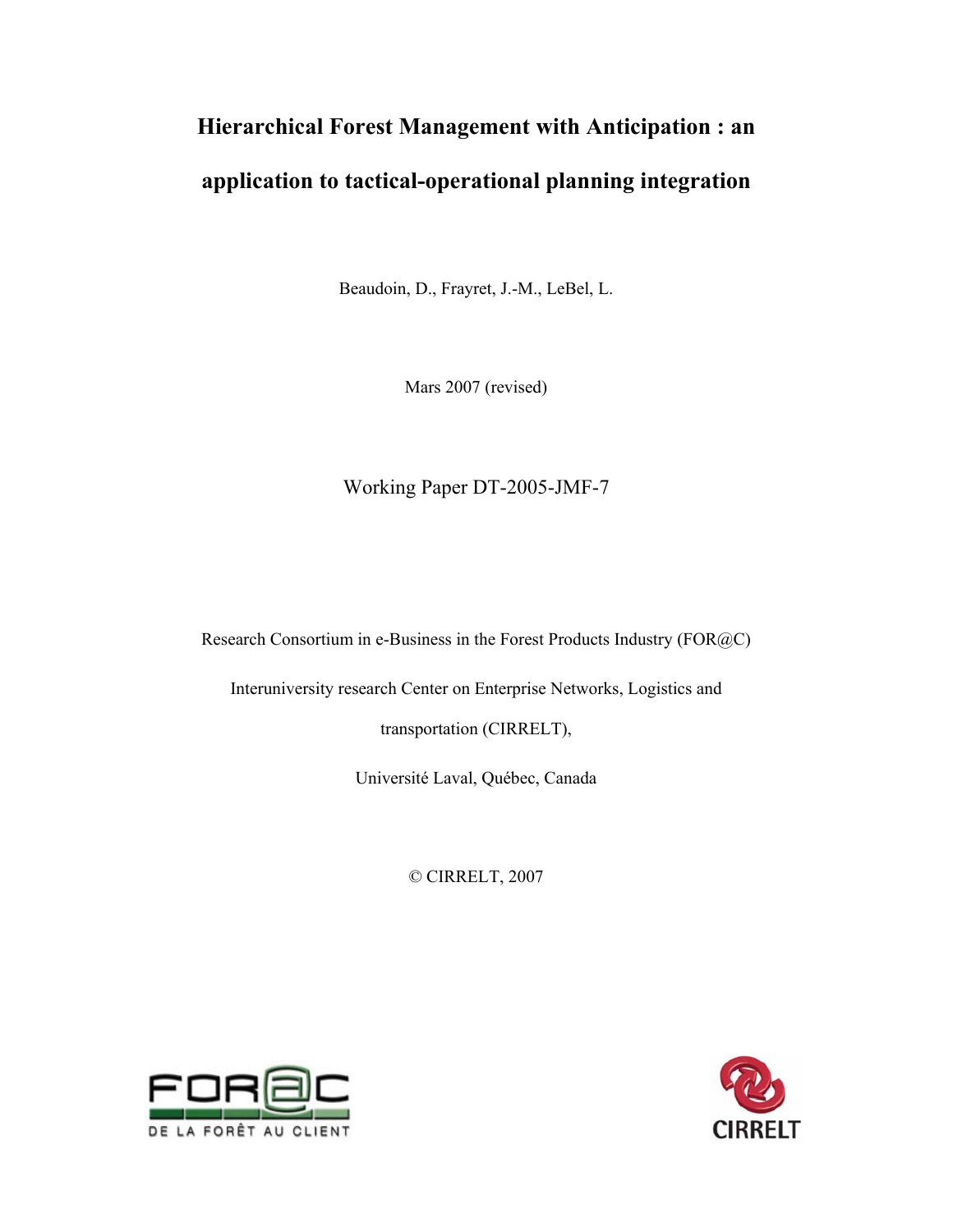## **Hierarchical Forest Management with Anticipation : an application to tacticaloperational planning integration**

Beaudoin,  $D^{1,3,4}$ , Fravret, J.-M.<sup>2,3,4</sup>, LeBel,  $L^{1,3,4}$ 

<sup>1</sup>Faculté de foresterie et géomatique, Université Laval Québec, Canada

<sup>2</sup>École Polytechnique de Montréal, Québec, Canada

<sup>3</sup>Research Consortium in e-Business in the forest products industry (FOR@C),

4 Centre Inter-Universitaire de Recherche sur le Réseaux d'Entreprise, Logistique et de

Transport (CIRRELT).

#### **Abstract**

This paper examines the problem of harvest capacity planning at a tactical level in a context of procurement activities outsourced to independent contractors. Annual capacity planning allows planners to determine the number of contractors they need to hire per period throughout the year and to define the duration of their contracts. In practice, this process usually involves the analysis of historical data regarding the operational use of capacity and aggregated demand forecast, the output of which then serves to plan harvest operations. Although this form of hierarchical planning reduces the complexity of the task, the decomposition into sub-problems that must be successively resolved can lead to infeasibility or poor use of harvesting capacity. The specific problem addressed here resides in how one can consider the operational impact of harvesting decisions taken at the tactical level in order to ensure a plan's feasibility at the operational level. We present a tactical planning process using an anticipation function based on Schneeweiss' generic hierarchical coordination mechanism. The anticipation function corresponds to a sequencing and equipment transportation problem. We also present and test a mixed-integer model and a heuristic solution procedure to solve the anticipated problem. The anticipation approach we propose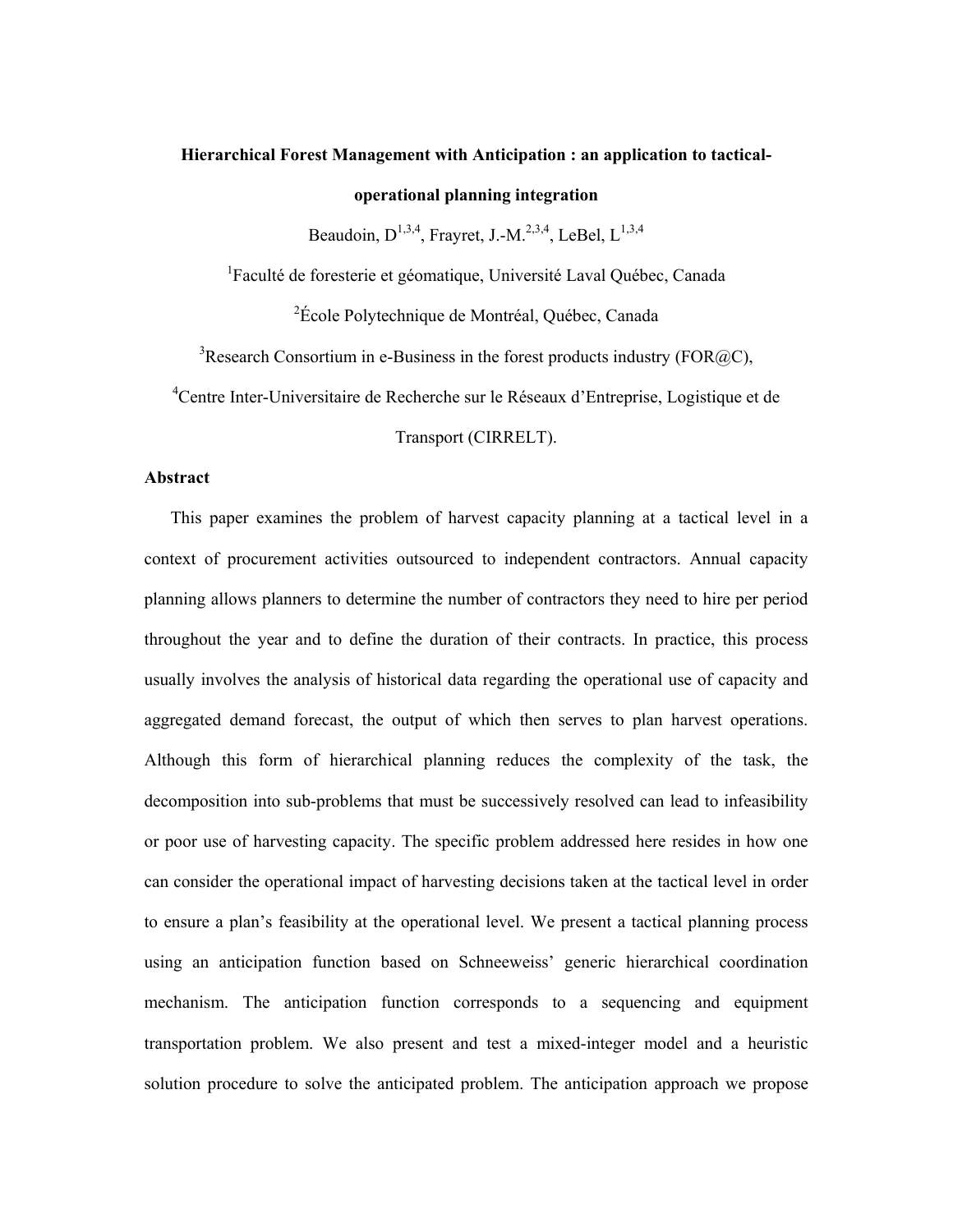appears to be a valid method to better integrate key operational-level decisions into tactical plans, especially with regards to the possibility of harvesting each block over several periods. The anticipation approach allows tactical planning to account for operational criteria.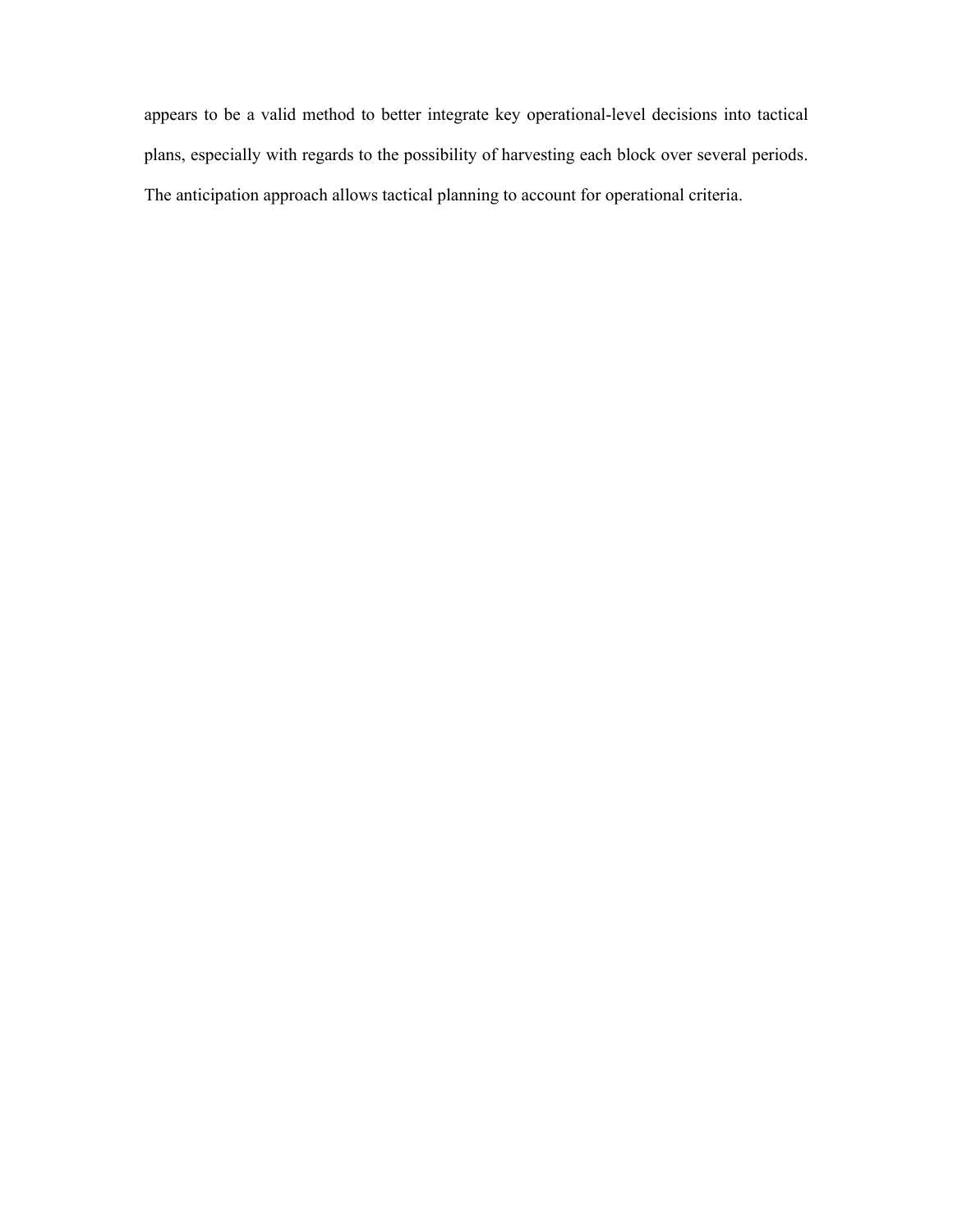## **Introduction**

The use of mathematical models to deal with wood procurement problems dates back to the early 1960s. Since then, a large body of models has been developed to address various aspects of the wood procurement problem. Over the years, increased requirements from the industries, the general public and government for raw material, commodities, recreation, conservation and preservation have greatly increased the complexity of the resulting forest management planning problem (Weintraub and Davis 1996). Researchers have approached these increasingly complex problems with two lines of thinking: through the use of large monolithic models or by means of hierarchical decomposition.

On one side, Bitran and Tirupati (1993) and Schneeweiss (1999) identify limits in human cognition, mathematics, and computational power as an impediment to solving large-scale problems as a single entity. Along the same line, Bare and Field (1986) highlight "severe limitations" of monolithic models of very large dimension: (1) they are too poorly understood and too costly in terms of setup time, solution time and user skills to be of much value to present or future forest planning efforts; and (2) they do not adequately address the different, though related, problems of forest planning: strategic (allocation), tactical (scheduling), and operational (implementation) problems.

On the other hand, McNaughton *et al.* (2000) justify the use of a monolithic approach because of the consistency it allows the planner to achieve between the results of decision models defined at two hierarchical levels. While the authors present a large model that integrates both strategic and tactical aspects of forest harvesting, a fully-integrated, real-size problem remains yet to be solved. The primary reason of this limitation relates to the combinatorial nature and the resulting size of the problem. Even if a large model could be solved, the centralized approach to forest management planning does not properly represent the problem as encountered in practice. Indeed, centralized approaches do not take into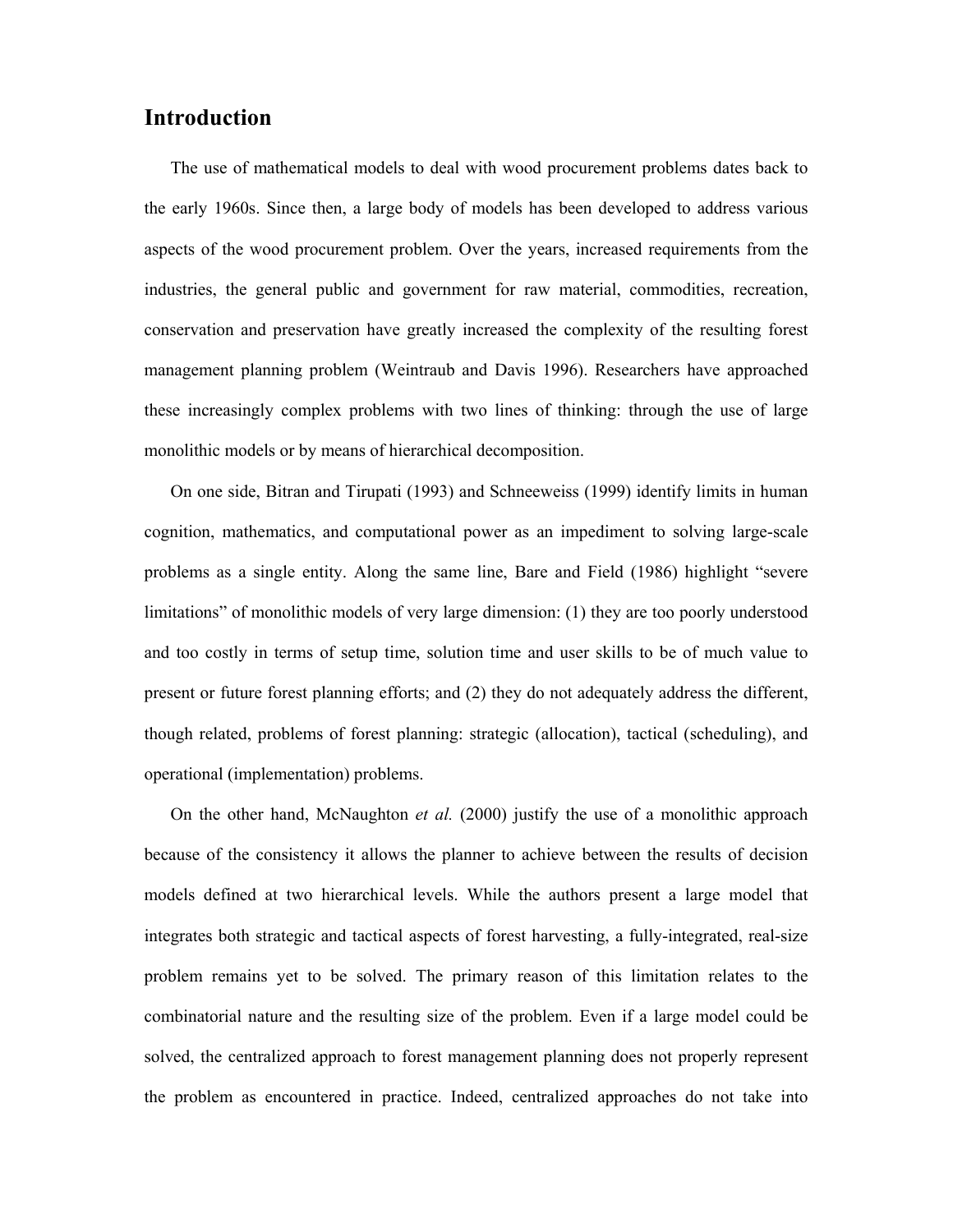account the fact that decisions at different levels often come from different persons. Furthermore, they do not consider that decisions are not taken at the same frequency nor time, but rather in a successive manner, sometimes spaced out by weeks or even months. As put by Weintraub and Davis (1996) the challenge is « to recognize and integrate different decisionmakers who have different problems and objectives but are hopelessly bound together in a cumulative effect hierarchical problem ».

#### **Hierarchical planning**

Hierarchical production planning (HPP) aims to simplify complex planning problems. Hax and Meal (1975) introduced the idea of HPP by partitioning the decision process into sub-problems covering different time horizons. Information is aggregated and disaggregated through the various hierarchical levels. Hierarchical analysis refers to the organization of information for making decisions at different levels when the quality/accuracy of the decisions made at one level depends upon decisions or information at other levels (Boyland 2003). Levels may be defined temporally or spatially where the scope of the higher level fully encompasses the scope of the lower level (Haimes 1982).

In this context, Meal (1984) summarizes some of the advantages of the hierarchical planning approach: (1) it reduces problem complexity by separating them into sub-problems and aggregating data at higher decision levels; (2) it is easier to understand by providing a good organizational fit; and (3) it reduces uncertainty by postponing decisions as long as possible. In the context of forest management, Gunn (1996) points out that the use of a deterministic model on a rolling planning horizon and replanning represent a good heuristic procedure for dealing with forest management planning under uncertain conditions.

However, HPP has its drawbacks. Indeed, HPP involves solving a set of problems in a sequential manner. Such an approach can lead to sub-optimality, inconsistencies and even to infeasibility. The degree of sub-optimality depends upon the quality of the coordination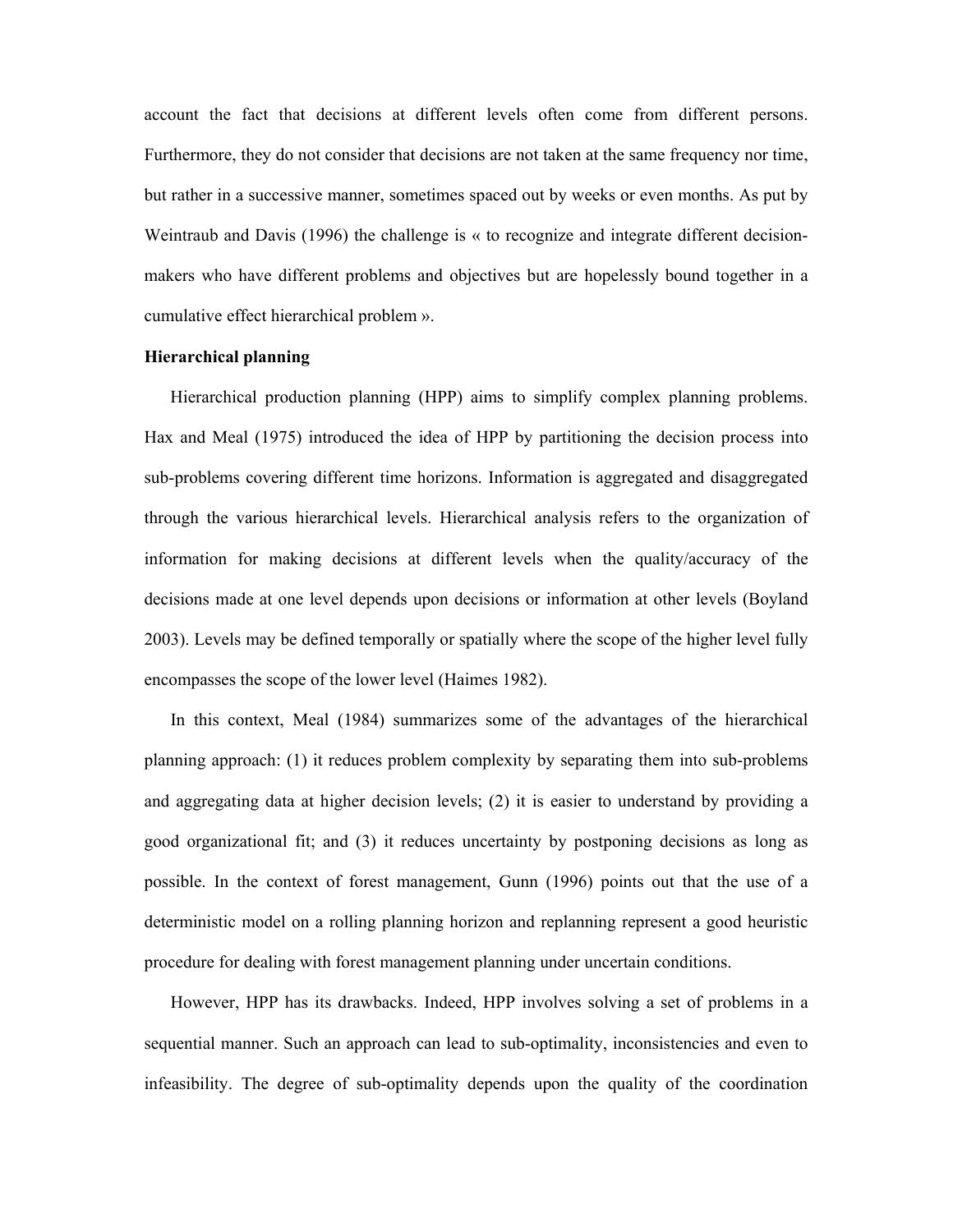scheme used to link together the decision levels. Inconsistencies may arise because of conflicting objectives at different planning levels, while infeasibility usually results from information aggregation (Gelders and Van Wassenhove 1981) and the loss of cohesion between models and reality. Zoryk-Schalla (2001) adds that « Mid-term planning uses less detailed and different information than short-term planning, because detailed data is not yet available at the time that mid-term planning decisions need to be made. Yet the mid-term decisions should be such that the short-term decisions can be taken in line with overall operational objectives ».

To justify the use of a monolithic model to overcome the lack of cohesion between the results at different levels of a hierarchical approach, McNaughton *et al.* (2000) refer to the paper of Daust and Nelson (1993). The authors provide an example of a problem where longterm harvest schedules were developed using aspatial, strata-based formulations and spatial block scheduling formulations. The sustained yields estimated by the spatial formulations were in all cases lower than those estimated by the aspatial formulations by a range of 2% to 29%. These results raise the critical question of how to obtain consistency between the results of decision models defined at two or more hierarchical levels. They conclude that for consistency, regulations governing the spatial distribution of harvest units should also be incorporated into the long-term planning process where sustainable harvest levels are calculated. This suggests that lower-level impacts anticipated during decision making at a higher level must be better modeled and assessed. Adequate procedures must be defined to create better links between levels.

In order to address this issue, Schneeweiss (2003) proposes a general hierarchical framework which aims to bring consistency between hierarchical levels while respecting the distributed nature of planning problems. This framework also allows for the explicit consideration of the impact at a given level of decisions taken at a lower-level through the use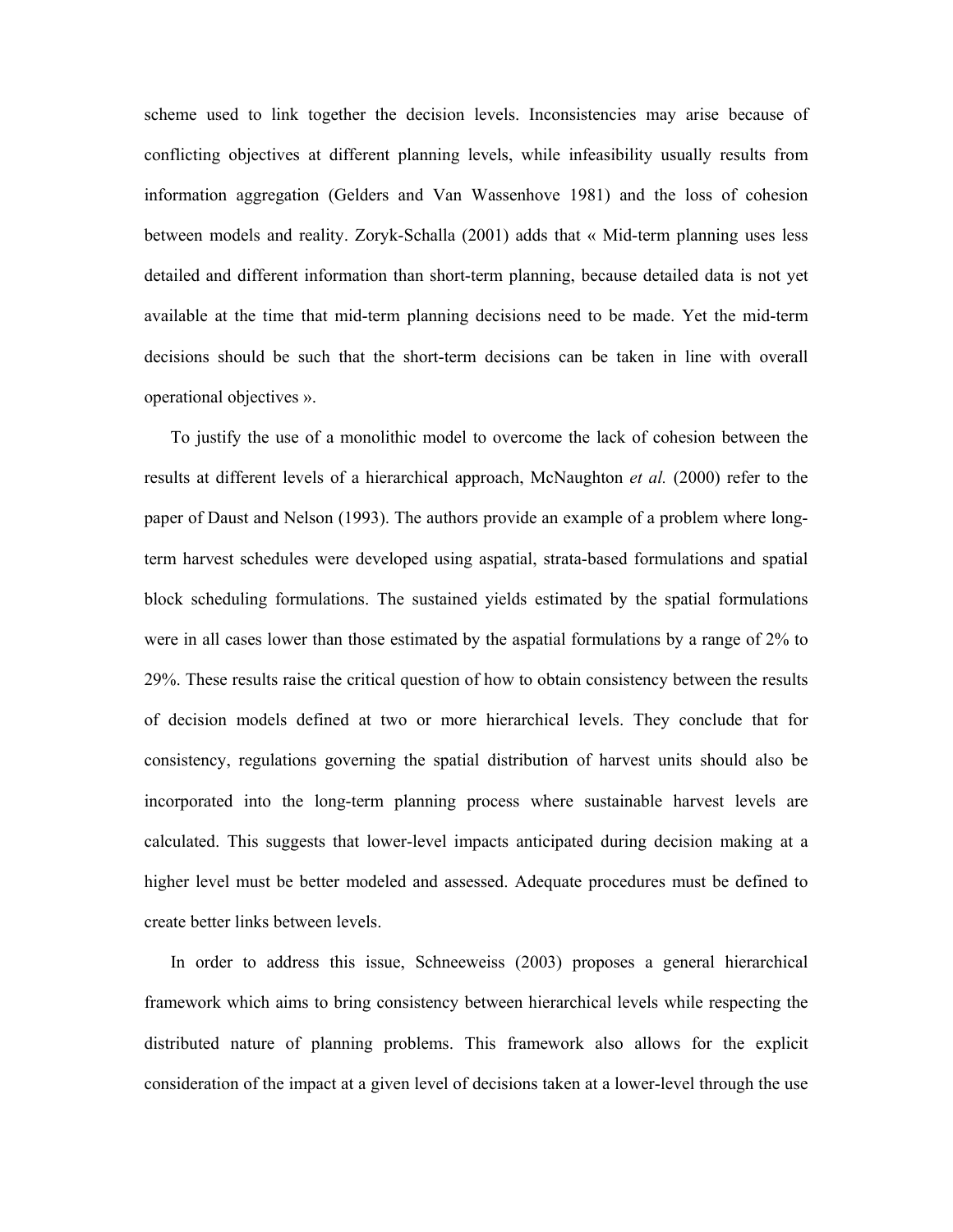of anticipation mechanisms. Schneeweiss and Zimmer (2004) conducted an extensive quantitative analysis of operational coordination mechanisms in the context of hierarchical planning. They concluded that the use of anticipation mechanisms results in significant improvement over the pure top-down hierarchical process.

This paper applies Schneeweiss' framework to a large-scale forest procurement planning problem. The main contributions of this paper include: (1) a description of the wood procurement problem hierarchical decomposition; (2) a hierarchical integration mechanism of the problem; (3) an anticipation model for the sequencing and equipment transportation problem; and (4) a heuristic procedure for the anticipation operational model.

The remainder of this paper follows the following format: The first section describes the applicability of Schneeweiss' framework to wood procurement planning, followed by a description of a hierarchical coordination mechanism and its relationship to the tactical wood procurement planning process. Then follows a sequencing and equipment transportation costanticipation model along with a heuristic solution procedure, and a performance evaluation of the heuristic solution procedure. Finally, a discussion on the search for optimality and prospective remarks conclude this paper.

## **Application to wood procurement planning**

In wood procurement planning problems, one of the objectives pursued by tactical level planning involves setting the required production capacities. Although forest companies plan and manage forest operations, they often sub-contract the execution of these operations. Capacity setting thus allows companies to identify how many contractors to hire throughout the year, to specify working periods, and to define the length of the contracts binding the contractors to the forest company. Consequently, from the forest company's point of view, capacity setting does not involve immobilizing large amounts of its own resources to purchase equipment.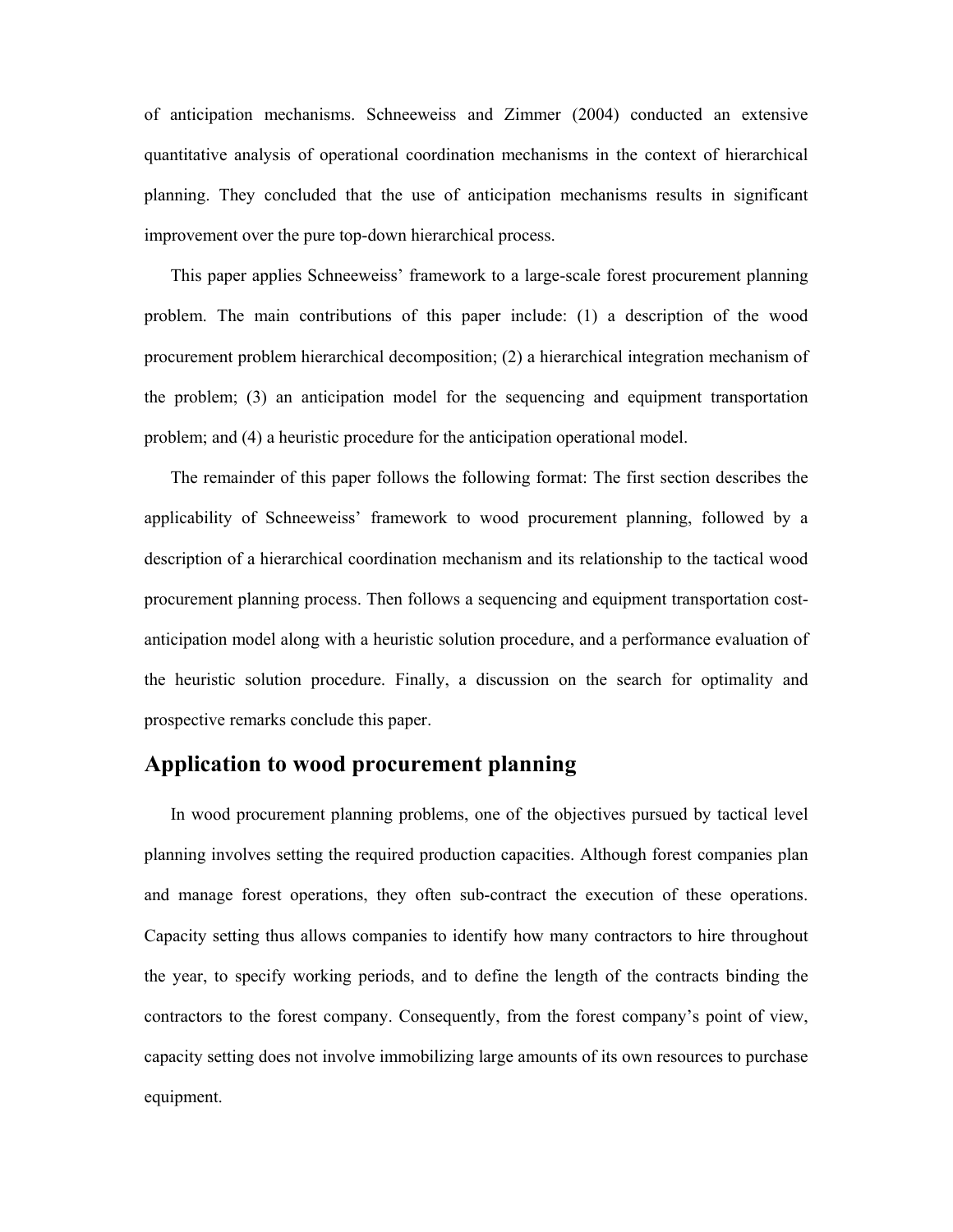Beaudoin *et al.* (in press) present a mixed-integer programming model which aims at supporting the wood procurement tactical decisions of a multi-facility company. This model allows for wood exchange between companies. Furthermore, the material flow through the supply chain is driven by both a demand to satisfy (Pull strategy) and a market mechanism (Push strategy), enabling the planner to take into consideration both wood freshness and the notion of quality related to the age of harvested timber. This tactical model does not explicitly address the capacity setting decision. Rather, it suggests that once planners select a plan for implementation from a set of candidate plans, harvesting capacity requirements can be evaluated in regard to the production targets per period proposed. However, targets set by aggregated production plans at the tactical level constrain operational planning. Unfortunately, infeasibility may occur for a couple of reasons. First, harvesting decisions at the tactical level depend on aggregated capacity figures. Also, set up times (moving equipment from a block to another), lot sizing (net capacity requirements depend on the volume harvested on a block each time harvesting occurs) and harvest block sequencing decisions all stem from operational level decisions.

Therefore, the problem resides in how to adequately consider the impact of future operational harvesting decisions on the tactical level, and how to ensure that a tactical plan remains feasible at an operational level. The next section outlines the theoretical background exploited to propose a solution to this problem.

## **Generic hierarchical coordination mechanism**

As previously explained, coordination mechanisms are required in order to overcome the main problems of HPP. In order to do so, Schneeweiss' general hierarchical framework proposes a not so pure top-down approach that takes into account the implication of cascaded decisions in a hierarchical planning context. Figure 1 depicts the structure of the hierarchical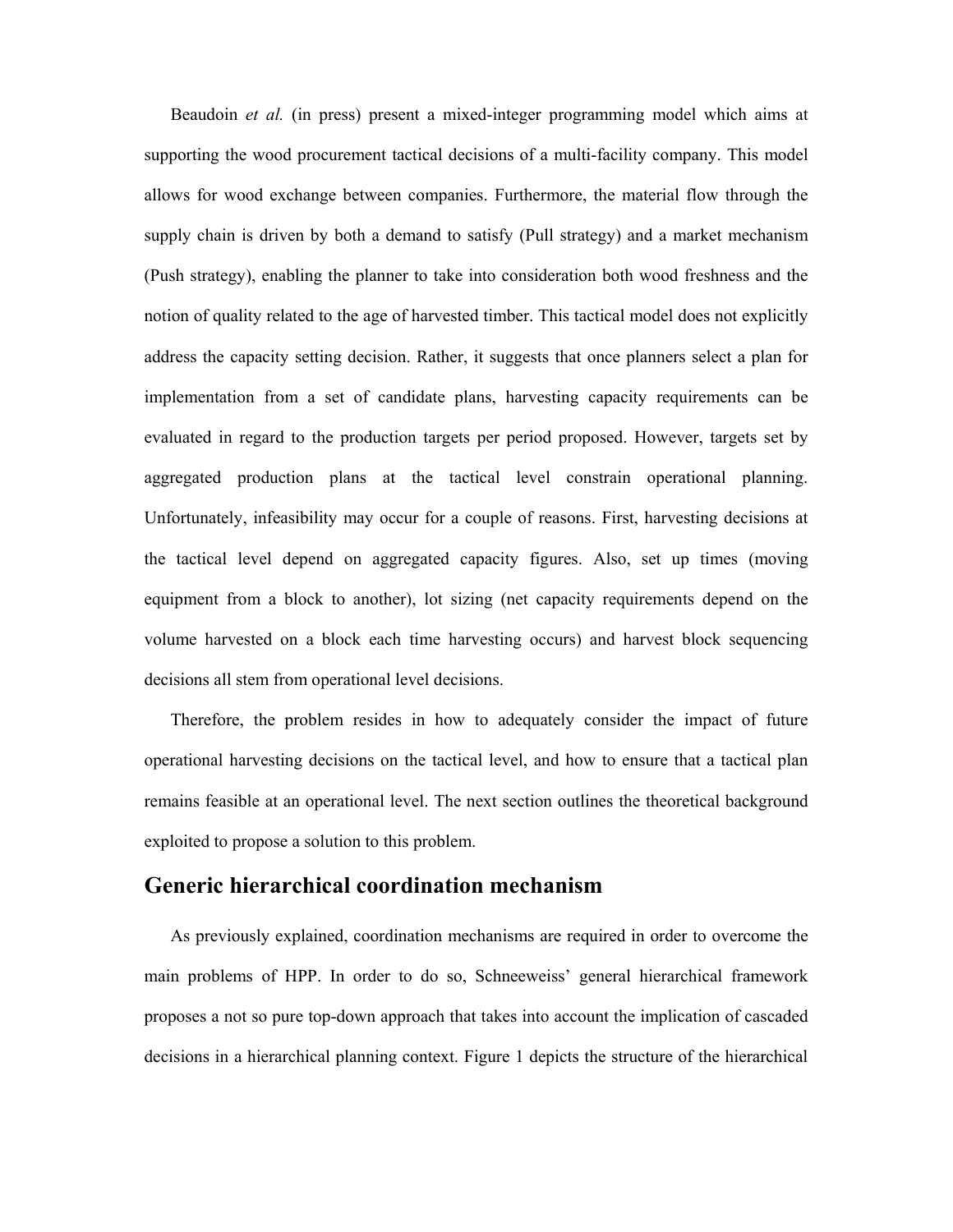planning system referred to as a Tactical-Operational Distributed Decision Making (DDM) system.

#### **INSERT FIGURE 1**

The tactical-operational DDM system involves a two-level decision model, respectively the top and base-level decisions. A decision model *M* is defined by its system of criteria *C* (i.e., objective function) and its decision field *A* (i.e., set of constraints). The tactical model corresponds to  $M^T = M^T(C^T, A^T)$  and  $M^B = M^B(C^B, A^B)$  represents the operational model. Information status and the time at which decisions must be made remain important, so  $I_{i0}^T$  and  $I_{t_1}^B$  denote the respective information status at  $t_0$  and  $t_1 \ge t_0$ . Coordination between the tactical and operational levels proposed by the author is achieved by *reactive implicit anticipation,* meaning that only part of the operational level is anticipated as a bottom-up influence and an *instruction* as a top-down signal. Before decision making occurs at the tactical level, the decision-maker anticipates the base-level's decision reaction to a potential tactical decision (i.e. IN) through an anticipation function AF(IN). In turn, by integrating the output of this function in his decision process, the decision-maker can be influenced. This process is called reactive anticipation because the anticipation is assessed through a function that provides an estimate of how the base-level would react if submitted to such an instruction (i.e. the potential tactical decision). More specifically, AF(IN) is determined through the use of an anticipation base-model  $\hat{M}^B = \hat{M}^B(\hat{C}^B, \hat{A}^B, \hat{I}^B)$ . The top criterion  $C^T$  can thus be broken down into two criteria,  $C^{TT}$  and  $C^{TB}$ . The former represents the private criterion which corresponds to the objective function of the tactical problem, while the latter represents the top-down criterion which corresponds to the objective function of the operational model. The top-down criterion is the part of the top-criterion which explicitly takes into account the operational level and depends on the anticipation function. For further details on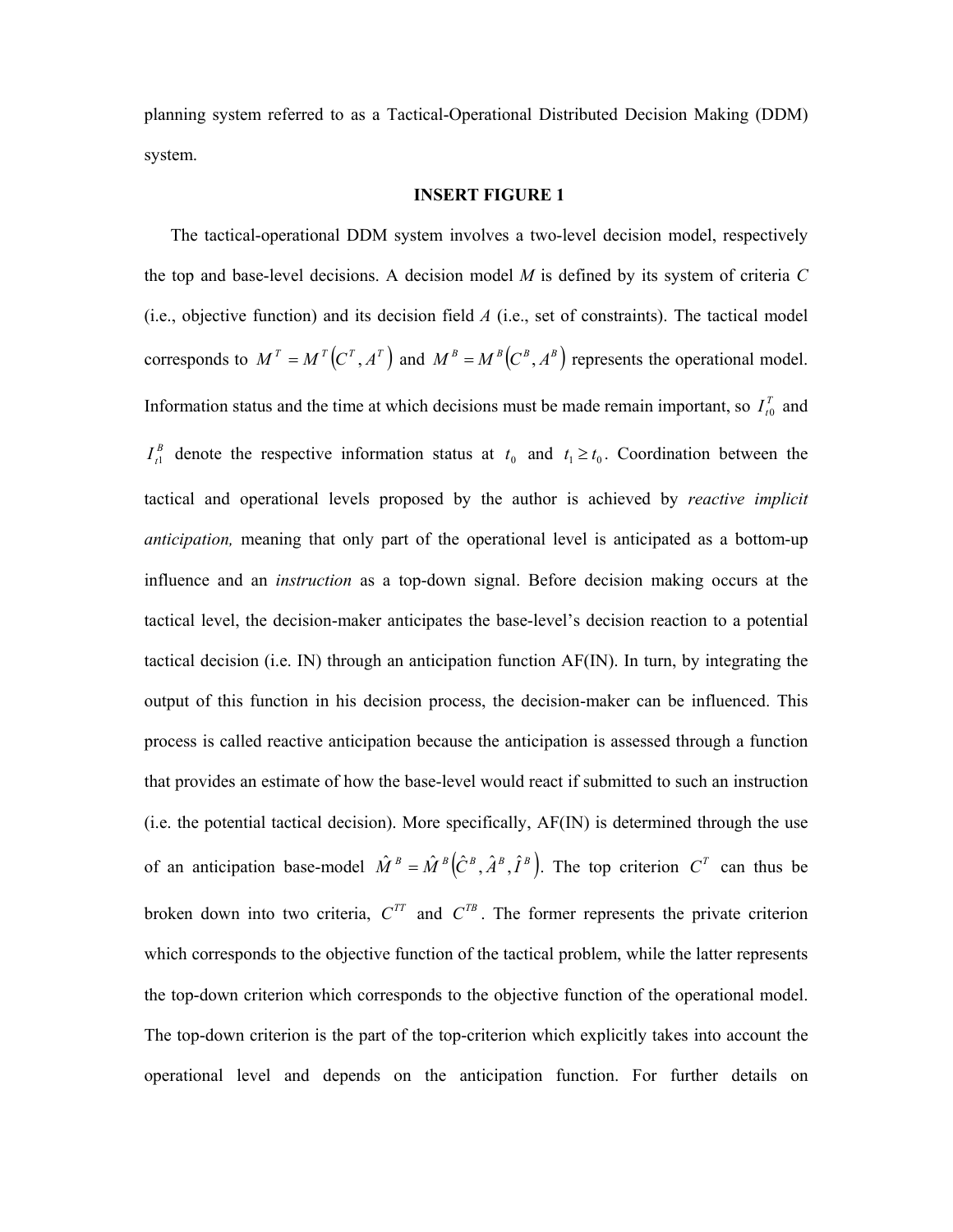Schneeweiss' hierarchical coordination mechanism, the readers are referred to Schneeweiss (2003).

We address a twofold challenge in applying such a framework to the specific context of tactical wood procurement planning. First, we consider the integration of the anticipation model influence into the top-level decision model, and second, the design of the anticipation model. The next section addresses both.

## **Tactical wood procurement planning**

In a wood procurement context, tactical planning integrates harvesting, transportation and inventory (standing, roadside and log yards) decisions over the next year. The main purposes of tactical planning include setting production targets and required production capacities per period.

#### **Tactical planning process**

While wood procurement planning has grown in complexity, the industry still plans with limited mathematical programming supports. Such an intuitive and manual process typically leads to two shortcomings: (1) the inability to consider alternative plans for implementation due to the prohibitive amount of time required to develop a plan; and (2) the difficulty of assessing the performance of plans subjected to stochastic conditions. In Beaudoin *et al.* (in press), the authors propose a tactical planning process to overcome these two shortcomings. Figure 2 maps this planning process onto Schneeweiss' framework.

#### **INSERT FIGURE 2**

The top-level decision model  $(M<sup>T</sup>)$  incorporates several components (a scenario generator, a tactical wood procurement planning model, and a rule-based simulator). The base-level decision model corresponds to all decisions that must be made at the operational level. This includes sequencing and equipment transportation decisions, the detailed allocation of products to blocks, the selection of bucking patterns for each block, etc. Finally,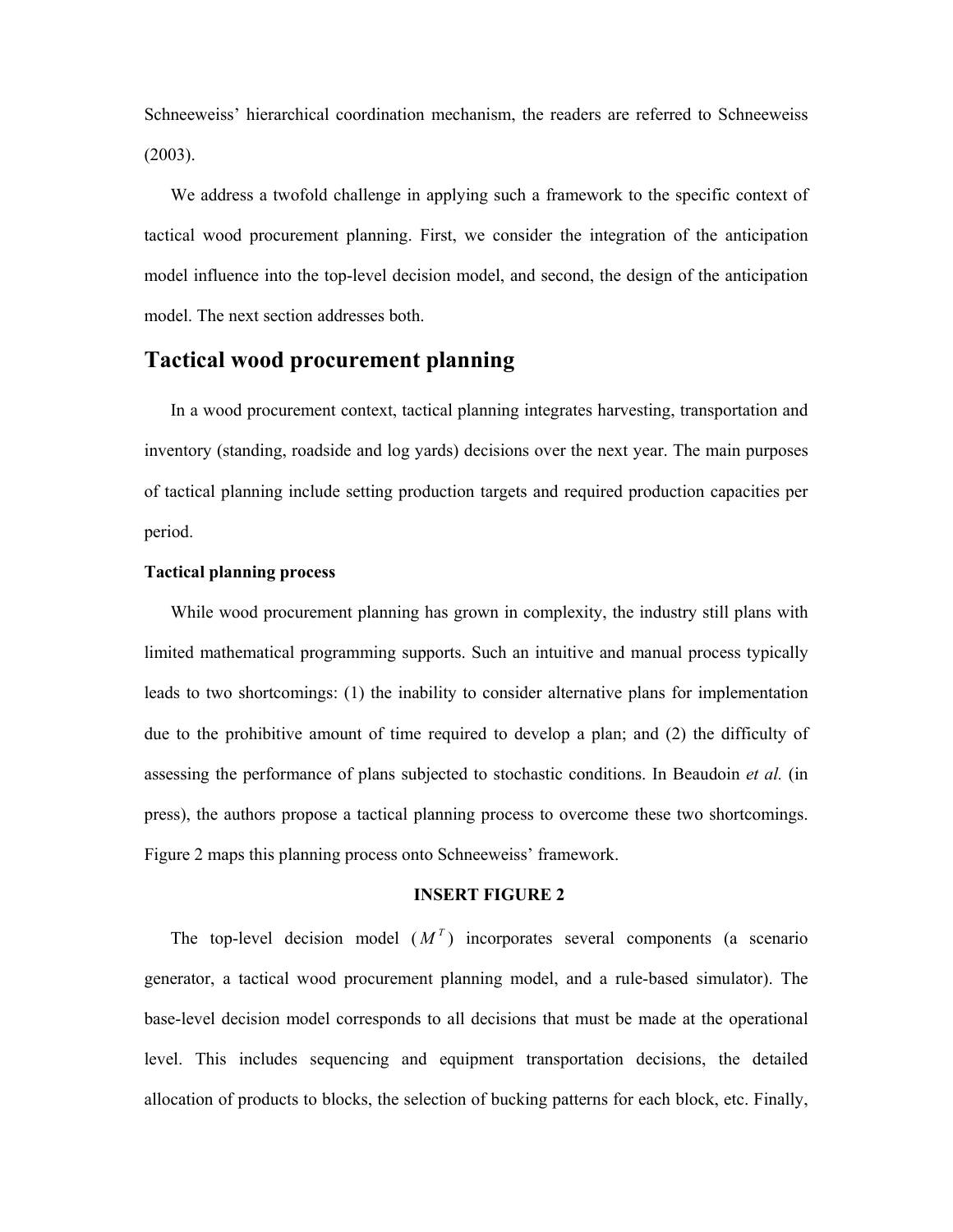the anticipation model of the operational level incorporates only the operational decisions that most influence the tactical level. In brief, these decisions concern sequencing and equipment transportation, for which, the cost-anticipation model will be explained in the next section. Together, the top-level and the anticipation of the base-level decision models depicted in Figure 2 constitute a multi-criteria decision-making process to support a decision-maker in selecting a tactical plan to implement.

#### **Integration of the anticipation and the top level decision models**

The overall tactical planning process starts by creating a predefined number of scenarios *S* (defined by the planner) based on randomly generated values for the uncertain parameters, for each period considered in the model (Scenario generator). For each scenario  $s \in S$ , the planner determine the optimal plan  $a<sub>s</sub><sup>T</sup>$  (referred to as a candidate plan) by solving a deterministic mixed-integer program (Tactical wood procurement planning model). Each candidate plan  $a_s^T$ then comes under further analysis. First, the planner simulates each candidate plan  $a_s^T$  within different scenarios (Ruled-based simulator). This analysis provides information on the private criteria  $C_s^{TT}$  of the top level. Next, each candidate plan  $a_s^T$  is submitted as an instruction  $IN(a<sub>s</sub><sup>T</sup>)$  to the anticipation model ( $\hat{M}^B$ ) in order to anticipate the sequencing and equipment transportation cost  $AF($ *IN* $)$ , as well as other information on the top-down criteria  $C_s^{^{TB}}$ , such as the feasibility of the candidate plan  $a_s^T$ . In each of these analyses, the planner gathers statistics in order to help resolve the resulting multi-criteria tactical decision problem. For further details on the tactical planning process discussed above and its components, we refer the reader to Beaudoin *et al.* (in press).

#### **Operational anticipation**

The anticipation offers a means through which the decision-maker takes into account the impact of his decisions on a lower level. The modeling decisions taken at the design stage of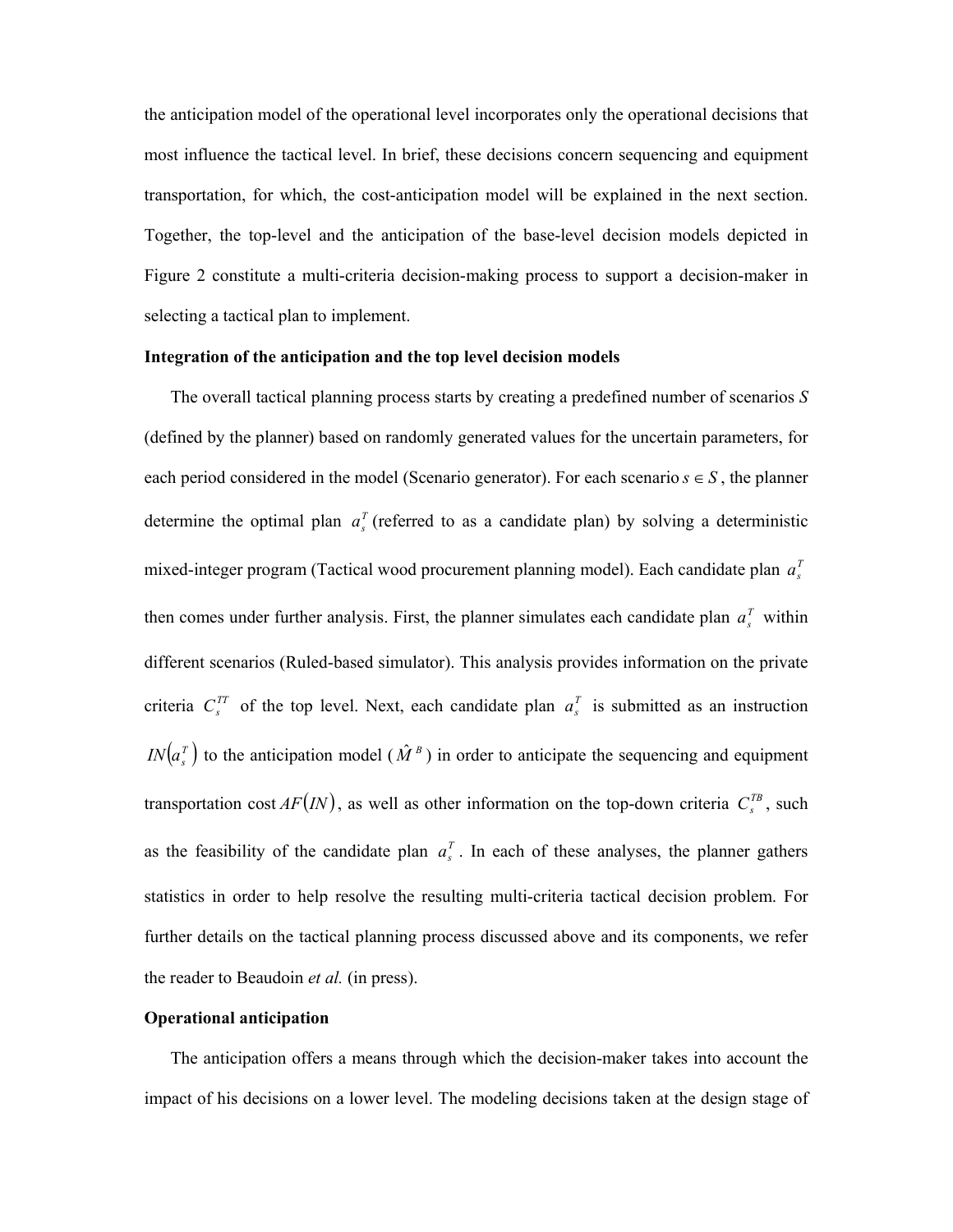the anticipation model impact the quality of the information it provides. The anticipation operational model shares a modeling relationship with both the tactical  $(M<sup>T</sup>)$  and operational  $(M^B)$  models. Its design involves a process of analysis and deduction (Figure 3).

#### **INSERT FIGURE 3**

We define hierarchical levels while in the design stage of such a hierarchical production planning system. For each level, we identify management objectives. The objectives at each level must line up with the overall objective of the organization. The goal pursued by the tactical level should dictate the constituents of the anticipation model, all the while representing an "accurate enough" assessment of the influence of the operational decision level. In order to do so, the decision-maker must first at the tactical level identify the components of the operational decision level that most influence his decisions. In practice, in order to avoid having to anticipate operational decisions, foresters define decision rules to simplify the planning process. For example, they largely use the rule of no-preemption of blocks during harvesting (i.e., never partially harvest blocks). Such a rule reduces the need to anticipate the cost of transporting harvesting equipment between blocks, because it results in a cost reduction at the operational level due to less transportation of equipment. This also simplifies the scheduling problem. However, it limits the flexibility offered at the tactical level by eliminating the possibility of harvesting only part of a block. Furthermore, not allowing preemption (i.e., ability to harvest a block over several periods) contributes at a tactical level to poor capacity deployment which can translate into (1) increased inventory of unneeded products, (2) shortages of needed products, (3) value loss through fibre degradation and (4) lost sales opportunities. In other words, not allowing preemption accords more importance to equipment transportation cost than to costs related to inventories imbalances, value loss and lost sales opportunities.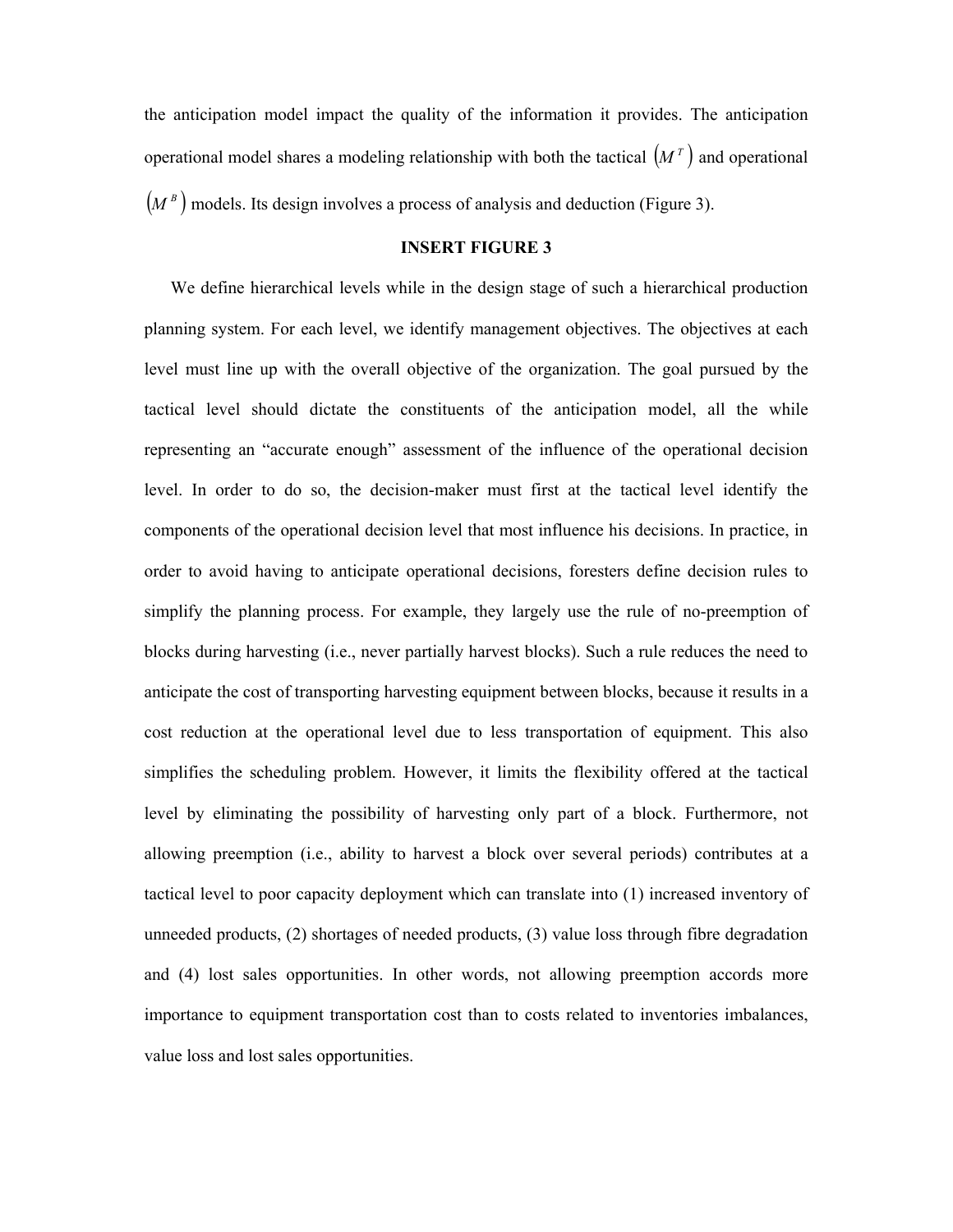Consequently, a system analysis is required to identify the operational features that have the most impact on the tactical level. Adequate criteria to anticipate must hence be identified based on the objectives of the operational and tactical decisions levels. These criteria do not have to cover the entire operational problem.

In the example mentioned above, because blocks are harvested entirely, harvesting decisions take the form of binary variables. In the tactical wood procurement model proposed in Beaudoin *et al.* (in press), these decisions appear as continuous variables, which implicitly allows foresters to grasp the benefits of harvest block preemption. However, this practice results in an increase in the number of equipment transportations between blocks. Although limitations can be imposed on the number of periods over which harvesting can occur on a given block and the number of blocks on which harvesting can occur during a given period, such a practice exerts a definite impact on a machine's available production time. It thus becomes necessary to take this factor, as well as its cost, into account for the selection of a tactical plan. More specifically, when the decision-maker considers a candidate tactical plan, he needs to consider both its feasibility with regard to harvesting capacity and the equipment transportation cost involved in implementing the proposed harvest targets. These two criteria reflect the impact of tactical decisions on the operational level.

Consequently, the anticipation model we have designed is not intended for the detailed planning of operational activities, which involves detailed stem bucking pattern selection, among others. Hence, we anticipate only part of the operational level in order to assess the most strictly relevant information for the tactical decision-maker. Thus, in the context of the problem on hand, the anticipation model aims to minimize the total equipment transportation cost in implementing the tactical candidate plan. Ignoring harvest cost in the anticipation model will not translate into a schedule that groups machines to certain blocks for the sake of reducing the equipment transportation cost for two reasons. First, at a tactical level, harvest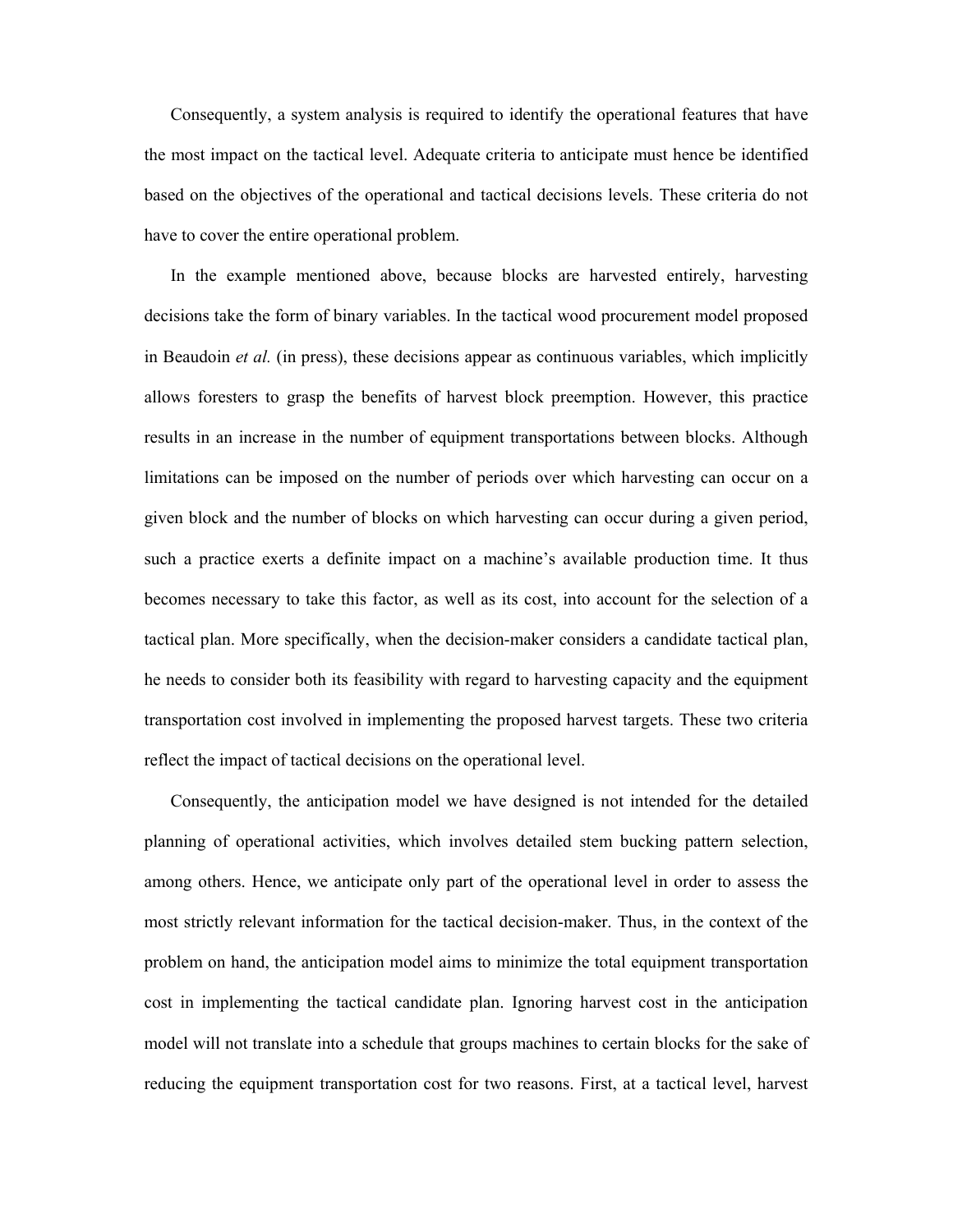costs are already accounted for per type of machine in a specific block and at a given period. The resulting tactical candidate plan thus already provides information related to harvest capacity utilisation per type of machine and period. In hierarchical planning, tactical decisions are forwarded to the operational level for their implementation. Consequently, at the operational level, the planner does not reassess the type of machine assigned to each block and the periods over which harvesting will occur. Secondly, for a given machine harvesting a given block, seasonal or monthly harvest cost variations can be observed and have also been accounted for in the development of the tactical candidate plans. At the operational level, the timing of the harvest within the time frame covered by a tactical period does not impact the cost of the activity.

In general, the analysis of the features of the operational decision level allows the decision process designer to identify those having the most impact on the information needed to address the decision problem. Consequently, depending on the required information, other operational criteria may be accounted for in the anticipated problem.

## **Sequencing and equipment transportation cost-anticipation model**

This section proposes a specific anticipation model of a firm's sequencing and equipment transportation cost-anticipation model ( $\hat{M}^B$ ). First, we introduce data sets, followed by the parameters and variables used to formulate the model. Finally, we present the model formulation.

#### **Sets**

- *I* : The set of harvesting blocks  $(i = 1, ..., \tilde{T})$
- *M* : The set of machines  $(m = 1, ..., \tilde{M})$
- *R<sub>t</sub>*: The set of rounds within period  $t$   $(r = 1, ..., \tilde{R}_r)$
- *T* : The set of periods  $(t = 1, ..., \tilde{T})$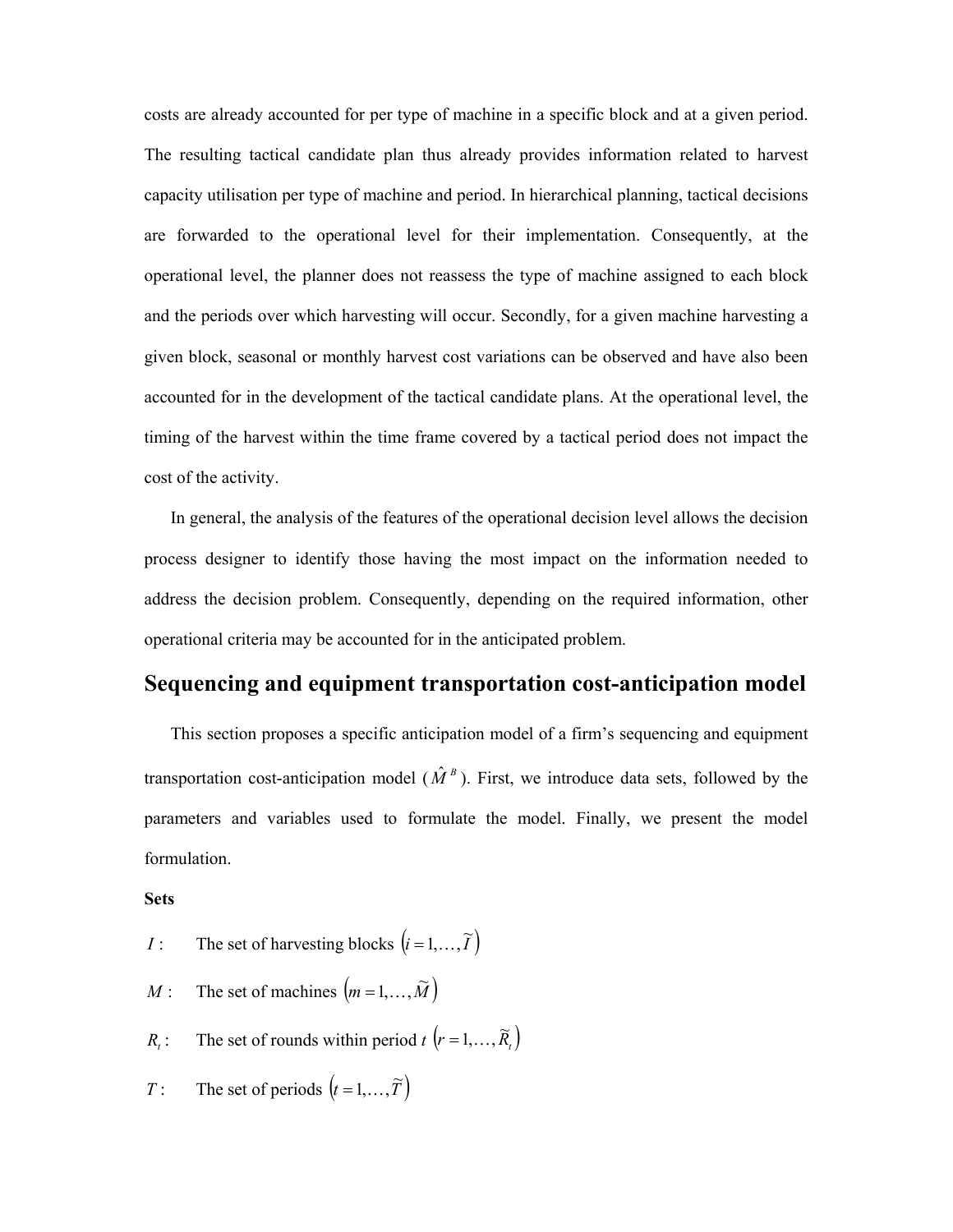In HPP, two temporal features define each level: the time horizon and the period. The time horizon defines the interval over which the decisions extend, while the period represents the interval of time after which the decisions come under reconsideration. The higher the level, the longer the horizon and the period. Since the set production targets originating from the tactical level serve at the operational level, two definitions of period are required. In the remainder of this paper, the term *period* refers to a tactical period, while *round* refers to the sequence of machine-block allocations over time such that each *period* includes several *rounds*.

#### **Parameters**

- $I_m^S$ : Start block of machine *m* at the beginning of the planning horizon.
- $V_{it}$ : Volume to be harvested on block *i* during period *t*.
- *Dmt* : Capacity of machine *m* during period *t*.
- $\alpha$  : Acceptable difference in total volume harvested by each machines.
- $\delta$ : Portion of lowbed (flat deck trailer) total time not available for equipment transportation.
- *L* : Total lowbed capacity during period *t*.
- *T<sub>mijt</sub>* : Required time to move machine *m* from block *i* to block *j* during period *t*.
- *C<sub>mijt</sub>*: Cost to move machine *m* from block *i* to block *j* during period *t*.
- *Pmit* : Productivity of machine *m* on block *i* during period *t*.
- *N*<sub>*in*</sub>: Maximum number of machines on block *j* during round *r* of period *t*.

#### **Decision variables**

Figure 4 summarizes decision variables and their relationships with one another.

#### **INSERT FIGURE 4**

 $x_{\text{mirt}}$ : Time spent by machine *m* harvesting on block *i* during round *r* of period *t*.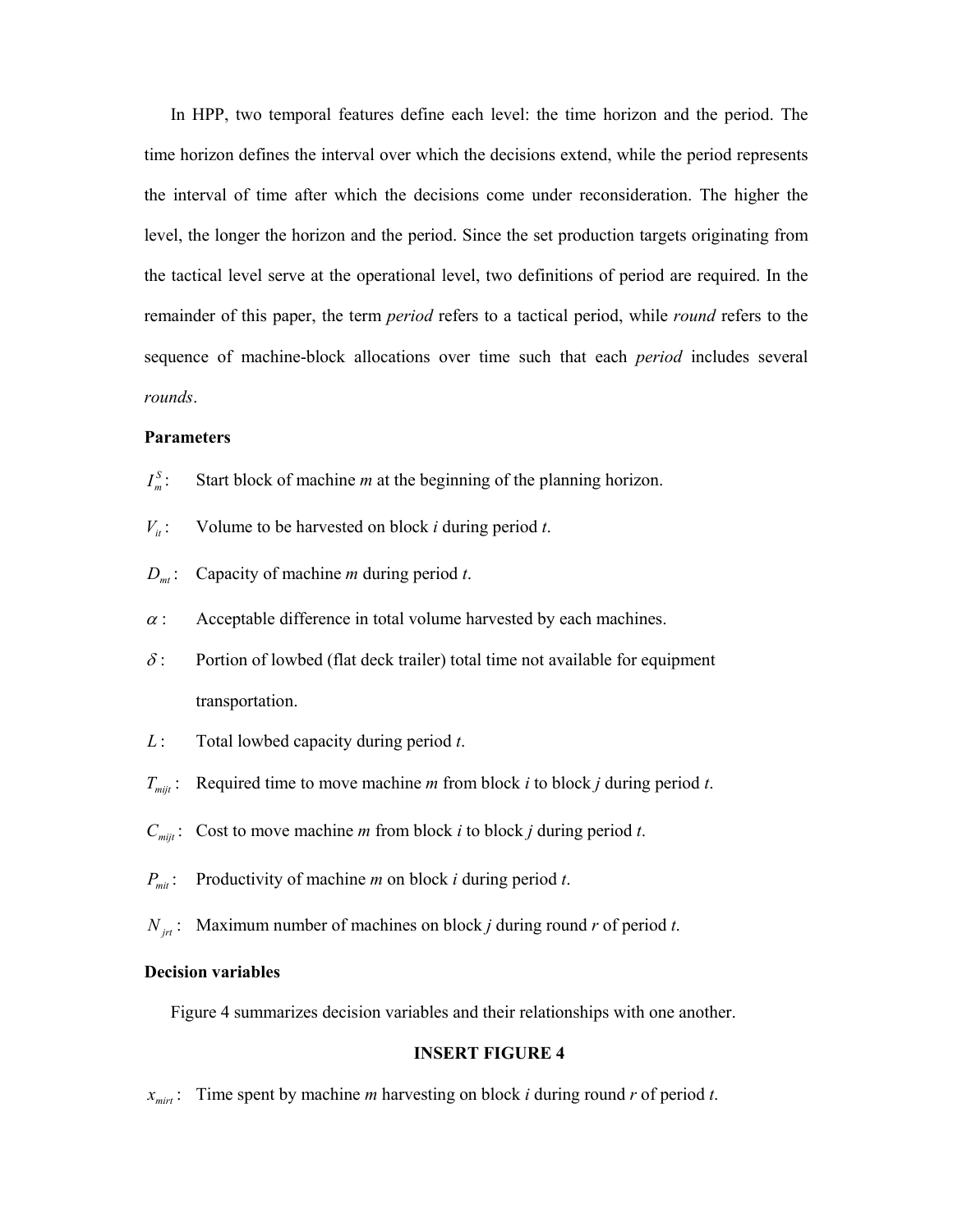*mijrt y* :  $\overline{\mathcal{L}}$ ⇃  $\left\{ \right.$ 0, otherwise 1, if machine *m* movesfrom block *i* to block *j* during round *r* of period *t*.

## **Model**

$$
[1] \qquad \text{Min} \sum_{m \in M} \sum_{i \in I} \sum_{j \in I} \sum_{t \in T} \left( C_{mijt} \sum_{r \in R_t} y_{mijrt} \right)
$$

Subject To:

*Capacity constraints* 

$$
[2] \qquad \sum_{j \in I} \sum_{r \in R_t} x_{mjr} + \sum_{i \in I} \sum_{j \in I} \left( T_{mijt} \sum_{r \in R_t} y_{mijrt} \right) \leq D_{mt} \quad \forall m \in M, \forall t \in T
$$

$$
[3] \qquad \sum_{m \in M} \sum_{i \in I} \sum_{j \in I} \left( T_{mijt} \sum_{r \in R_t} y_{mijrt} \right) \leq (1 - \delta)L \quad \forall t \in T
$$

$$
[4] \qquad \sum_{m\in M}\sum_{i\in I}\mathcal{Y}_{mijrt}\leq N_{jrt} \quad \forall j\in I,\,\forall r\in R_{_t},\,\forall t\in T
$$

*Supply constraints* 

$$
[5] \qquad \sum_{m \in M} \left( P_{mit} \sum_{r \in R_i} x_{mit} \right) = V_i \quad \forall i \in I, \forall t \in T
$$

$$
[6] \qquad \sum_{i\in I}\left(P_{mit}\sum_{r\in R_i}x_{mit}\right) \geq \frac{(1-\alpha)\sum_{i\in I}V_i}{\widetilde{M}} \quad \forall m\in M, \forall t\in T
$$

$$
x_{mirt} \leq \min \left\{ D_{mt}, \frac{V_{jt}}{P_{mjt}} \right\} \sum_{i \in I} y_{mijrt}
$$
  

$$
\forall m \in M, \forall j \in I, \forall r \in R_t, \forall t \in T
$$

*Flow constraints* 

$$
[8] \qquad \sum_{i \in I} \sum_{j \in I} y_{mijrt} \le 1 \quad \forall m \in M, \forall r \in R_t, \forall t \in T
$$

$$
y_{mij11} = 0 \quad \forall m \in M, \forall i \in I, \forall j \in I
$$

where 
$$
i \neq I_m^S
$$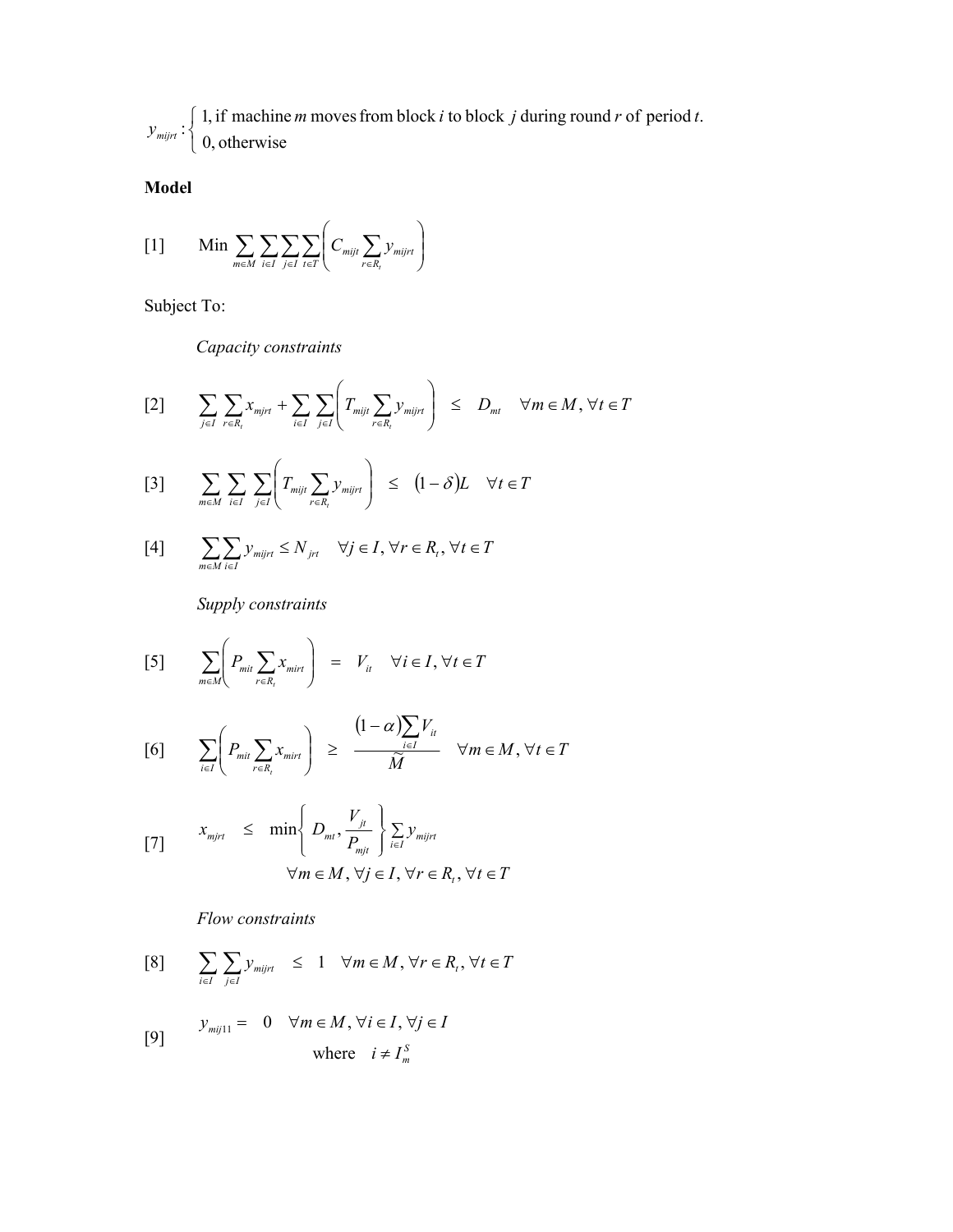$$
[10.1] \sum_{i \in I} y_{\text{min1}} = \sum_{j \in I} y_{\text{maj}(r+1)t} \quad \forall m \in M, \forall \varepsilon \in I, \forall r < \widetilde{R}_t, \forall t \in T
$$

$$
[10.2] \sum_{i \in I} y_{\text{mix}} \widetilde{R}_{i} = \sum_{j \in I} y_{\text{maj}(t+1)} \quad \forall m \in M, \forall \varepsilon \in I, \forall t < \widetilde{T}
$$

*Non-negativity constraints* 

[11] 
$$
x_{\text{mirt}} \geq 0 \quad \forall m \in M, \forall i \in I, \forall r \in R_t, \forall t \in T
$$

[12] 
$$
y_{mijrt} \in \{0,1\} \quad \forall m \in M, \forall i \in I, \forall j \in I, \forall r \in R_t, \forall t \in T
$$

#### **Objective function**

The objective function aims to minimize the total anticipated equipment transportation cost. Companies incur equipment transportation costs whenever they must use a lowbed to move equipment from one block to another. In the case where subsequent blocks lie close to one another, operators may drive the machines without incurring extra costs, although moving time must be taken into account.

#### **Constraints**

#### *Capacity constraints*

Equations [2] and [3] represent, respectively, machine and lowbed capacities. The planner must consider individual machine's capacities in order to determine a sequence of blocks to harvest and to synchronize the timing of their displacements. Equation [2] also ensures that time spent harvesting and moving does not exceed the machine's available time. For the lowbed, aggregated capacity is considered rather than individual capacity since no lowbed scheduling is attempted (eq. [3]). Due to the operational limitations imposed by the harvesting blocks' size as well as safety reasons, equation [4] limits the number of machines on a block at any given time.

#### *Supply constraints*

The starting point for the anticipated problem involves a list of targeted volumes to be harvested per block for every period considered. Equation [5] ensures that equipment spends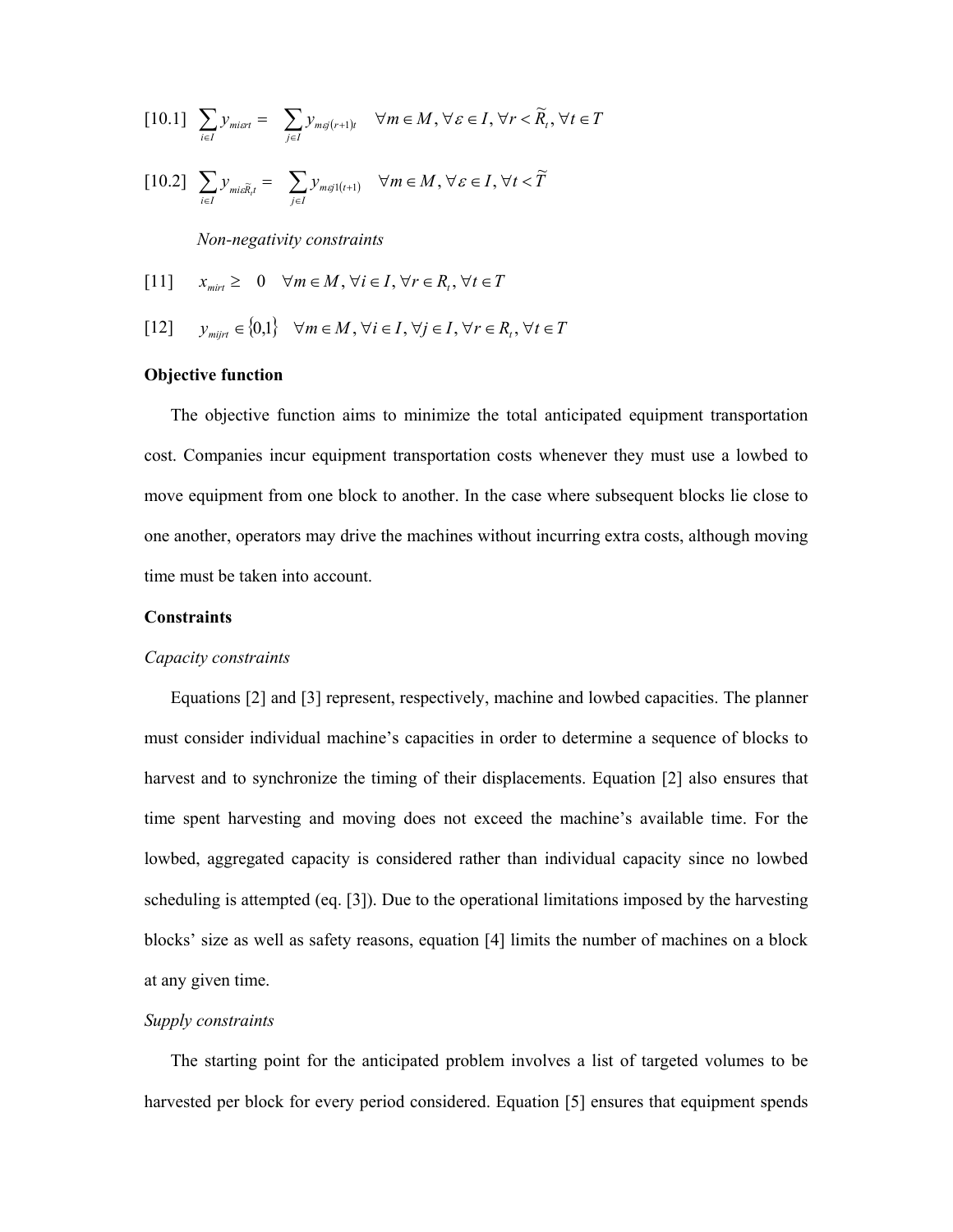enough time on the blocks to reach these targets. Equation [6] allows for a relatively uniform distribution of the workload between contractors. Equation [7] outlines the setup forcing constraint: if there exists any positive production for machine *m* on block *j* at round *r* of period *t*, a setup is enforced (transport machine *m* to block *j*). In order to strengthen the formulation, we limit the production by both the maximum possible production time with the available capacity and the maximum time to harvest the targeted volume on the block.

#### *Flow constraints*

Since a machine cannot work on more than one block at a time, equation [8] serves to render it indivisible. Also, the location of the machines at the beginning of the planning horizon will have an impact on their subsequent destinations as the model will aim to minimize equipment transportation cost which relates to moving distances. Equation [9] identifies the initial location of the equipment. Finally, equations [10.1] and [10.2] represent intra- and inter-period flow conservation constraints and ensure that equipment can be moved from a block only if driven or delivered there previously.

The sequencing and equipment transportation cost-anticipation problem yields a largescale mixed-integer linear problem. Binary variables correspond to moving decisions and continuous variables describe harvesting time.

## **Heuristic procedure**

The problem at hand corresponds to a scheduling problem with sequence-dependent setup times, one of the most difficult types of scheduling problems. A one-machine sequencedependent setup scheduling problem is equivalent to a traveling-salesman problem (TSP) and is NP-hard (Pinedo 1995). Sequence-dependent setup scheduling of a multi-machine and multi-production stage system creates an even greater challenge. Parallel machines scheduling problem (PMSP) date back to the late 1950's (McNaughton 1959 and Hu 1961). Cheng and Sin (1990) provided a state-of-the-art of scheduling approaches until 1990 on parallel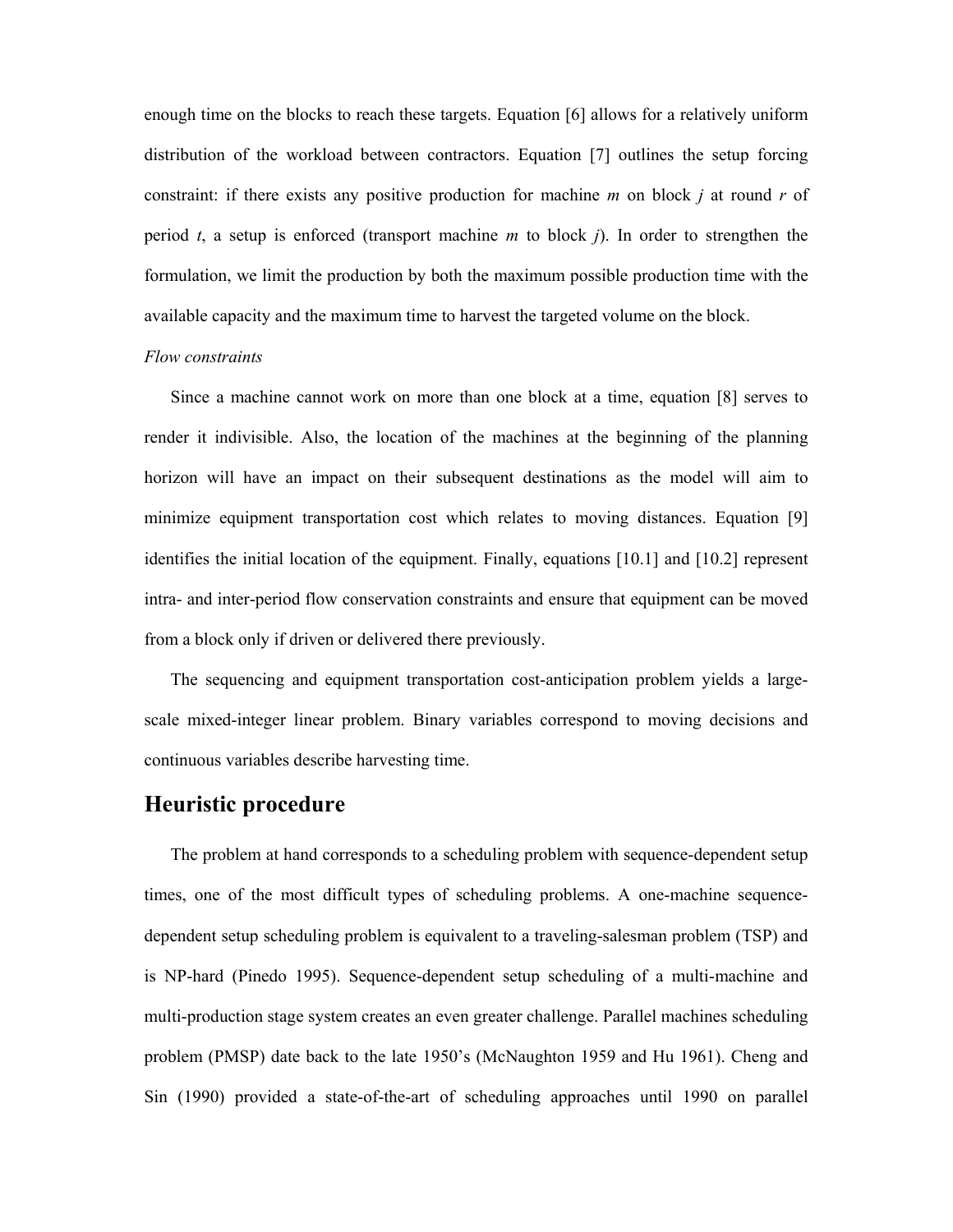machines scheduling. More recently Mokotoff (2001) complemented the review with new developments on PMSP.

The problem is solvable by using a commercial solver directly with a limited number of periods. In view of the difficulty of finding the optimal solution to a real-size problem, a simple heuristic procedure has been developed to solve the sequencing problem.

#### **Heuristic solution procedure**

A heuristic solution procedure was proposed in an attempt to find a good quality solution in a reasonable amount of time. The proposed heuristic stems from time decomposition. The time decomposition method consists in dividing a large time horizon into several smaller periods where scheduling problems can be solved efficiently (Wu and Ierapetritou 2003). The heuristic makes use of the solution procedure depicted in Figure 5.

#### **INSERT FIGURE 5**

For a given original problem, the solution procedure begins by initializing sub-problem *p* to zero. The procedure solves a series of *n* sub-problems sequentially where *n* corresponds to the number of periods in the original tactical problem. Using results from the actual subproblem *p*, constraints are propagated to  $p+1$  in order to ensure that the ending location of a machine becomes its starting position for the next sub-problem.

#### **Heuristic**

Three heuristics underwent testing for the sequencing and equipment transportation costanticipation problem. The main differences between these heuristics reside in the planning horizon covered by the sub-problems and the nature of the decision variables. Hereafter, we present only the best performing heuristic. For further details on the two other heuristics and their performance evaluations, we refer the reader to Beaudoin *et al.* (2005).

The multi-period sequencing and equipment transportation cost-anticipation problem is decomposed by partitioning the planning horizon into *n* overlapping, dependent sub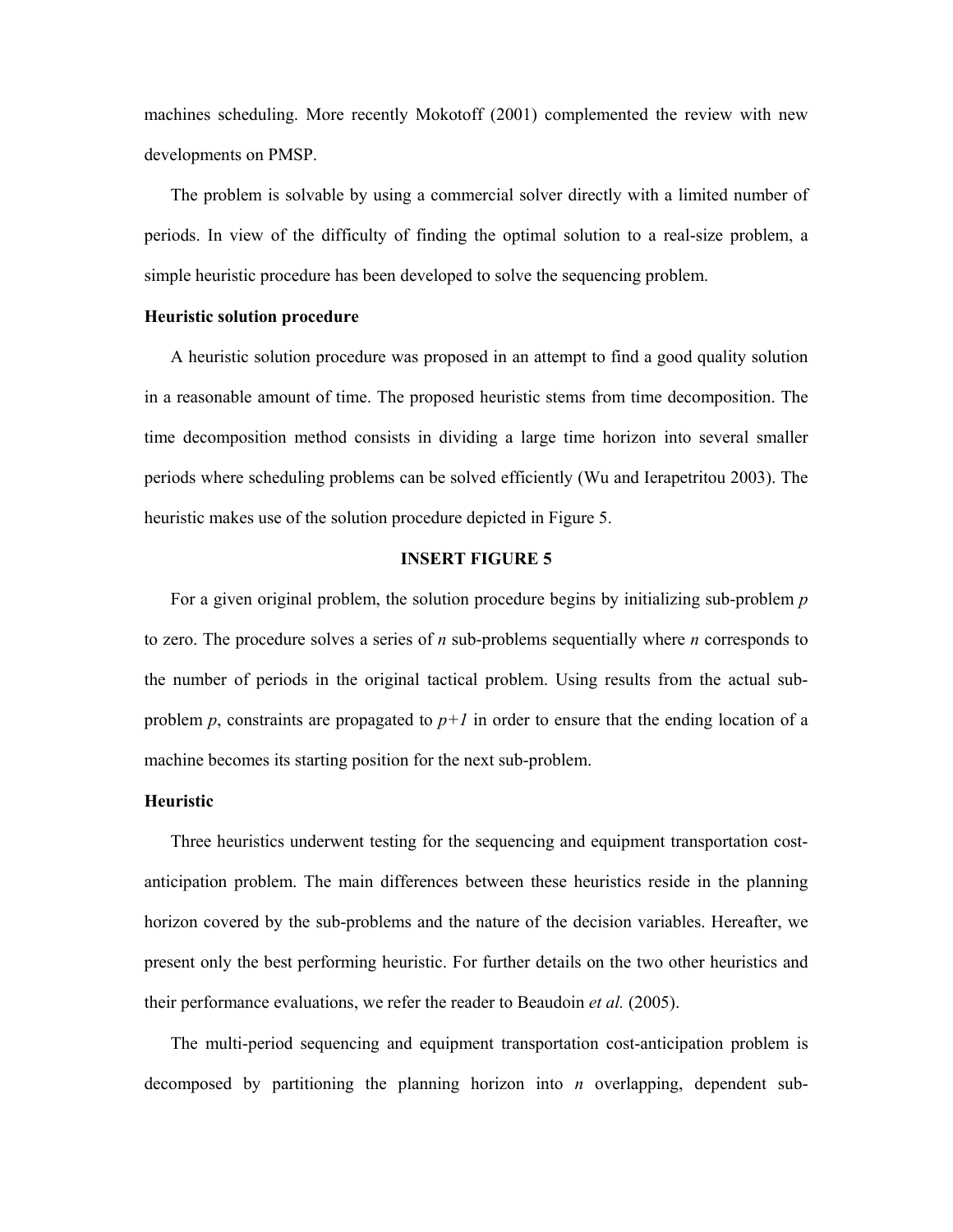problems. Let  $\bar{t}$  represent the current period considered into sub-problem  $p$ ,  $p = 1, 2, ..., n$ , where *n* corresponds to the number of periods considered in the original problem. Let  $t<sub>p</sub>$ represent the first period considered into sub-problem *p*. The range of periods assigned to subproblem *p* corresponds to  $\{t_p, t_p + 1\}$ . For each sub-problem, the first period considered corresponds to the current period, thus  $t_p = p = \overline{t}$ . Variables corresponding to moving decisions are of type integer. This formulation iteratively solves the sub-problems by considering the impact of the moving decisions for the subsequent period. This modification facilitates computations while considering future displacement needs. From the optimal solution of each sub-problem, only the solution of the current period  $\overline{t}$  is used in the solution of the original problem. Sub-problems are solved to optimality using the model previously presented (equations [1]-[12]).

## **Heuristic performance evaluation**

Two computational experiments were conducted to evaluate the performance of the heuristic. Through these experiments, we compared solutions found with the heuristic with those obtained through: (1) direct solving of small instances of test problems; and (2) lower bound calculation obtained by Lagrangean relaxation with a subgradient optimization scheme. Direct solving used standard branch-and-bound technique.

For the computational experiments, we considered three harvesting systems, each composed of a processor and a forwarder. No possibility exists of using extra systems, as capacity determination occurs at the tactical level. Within the tactical planning process, the planner gathers statistics regarding plans' feasibility. Meanwhile, in order to evaluate the performance of the heuristic in term of its ability to find solutions close to optimality, we set harvesting and lowbed capacities in order to avoid any infeasibility.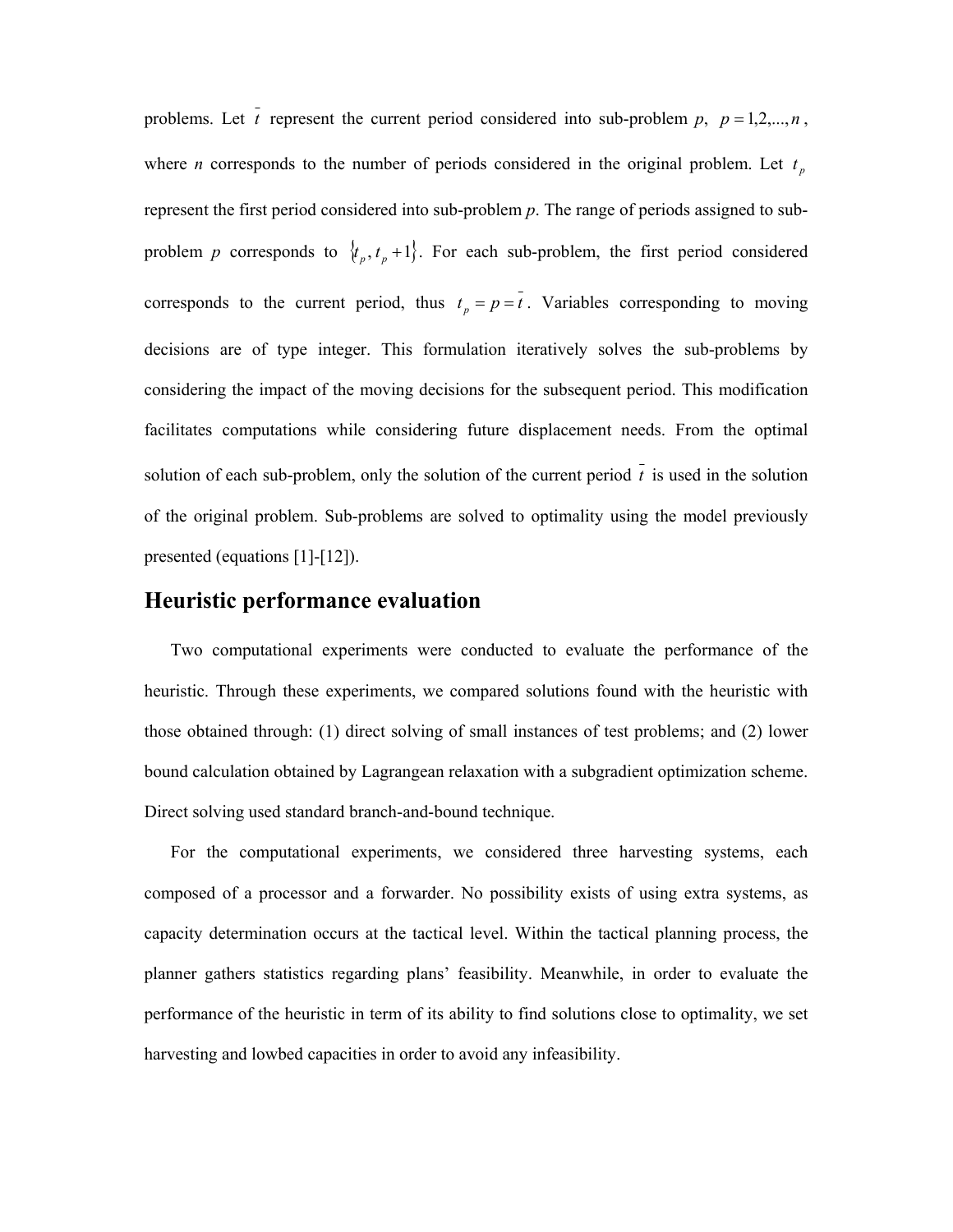All computations were performed with CPLEX 9.1 on a 1.27 GHz Pentium 3 personal computer with 1.83 GB of RAM to solve the mixed-integer problems directly and through the heuristic solution procedure. The mathematical model is implemented in the Optimization Problem Language (OPL) of Ilog and the heuristic solution procedure as well as the Lagrangian relaxation in OPLscript.

For the first experiment, we developed 30 small instances of test problems with the number of periods and the number of blocks to be harvested per period randomly selected from uniform distribution [1, 6] and [0, 5], respectively. We also developed the levels of harvesting to occur on the identified blocks from a uniform distribution [2000, 6000]. The solutions found by solving the mixed-integer program presented previously served to benchmark the solution found by the heuristic. Let  $C_H$  and  $C_{MP}$  represent the costs found by the heuristic and the mixed-integer program, respectively. Table 1 summarizes the performance of the heuristic.

#### **INSERT TABLE 1**

The average required time to solve the test problems to optimality equates to 89.7 minutes, the minimum time, 1.4 minutes, and the maximum, over 240 minutes - the time limit imposed to CPLEX for the experiment. The average time to solve the same test problems with the heuristic equates to 3.3 minutes, the minimum time, only 0.1 minute, and the maximum time, 6.0 minutes. The average cost deviation is 1.8%, the minimum deviation, 0.0%, and the maximum deviation, 4.8%. Table 1 clearly indicates that the heuristic can find reasonably good solutions in a short period of time. Finding the optimal solution by directly solving the mixed-integer program, however, remains impractical. Several of the small instances of test problems exceeded the time limit of four hours.

For the second experiment, we developed 30 test problems in a similar fashion with the number of periods and the number of blocks to be harvested per period randomly selected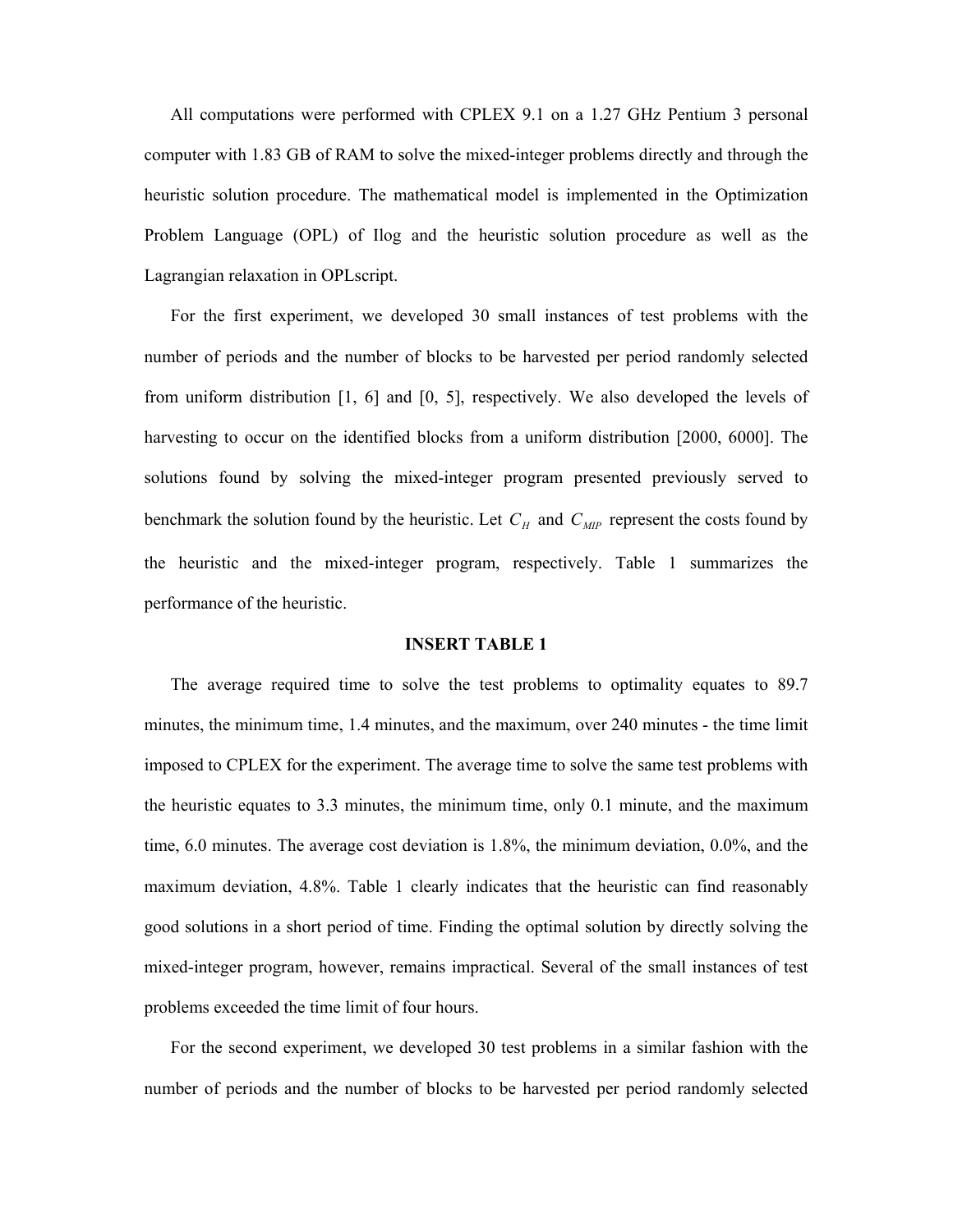from uniform distribution [6, 26] and [3, 6], respectively. We also determined the levels of harvesting to occur on the identified blocks from a uniform distribution [2000, 6000]. We computed Lower bounds through Lagrangean relaxation with a subgradient optimization scheme. The Lagrange relaxation reformulation of the original problem dualizes the interperiod flow balancing constraint [10.2] in the objective function [1]. A complete description of the lower bound evaluation procedure appears in the Appendix.

Let  $C_H$  and  $C_{LB}$  represent the costs found by the heuristic and the computed lower bound respectively. Table 2 summarizes the performance of the heuristic.

#### **INSERT TABLE 2**

The average time to solve the problems with the heuristic equates 33.1 minutes, the minimum time, 12.6 minutes, and the maximum time, 53.7 minutes. The average cost deviation, 6.1%, the minimum deviation, 1.6%, and the maximum deviation, 11.5%.

## **Anticipation and limits of optimality**

The anticipation approach proposed in this paper involves a two-step procedure because top-level instructions are introduced as constraints in the anticipation model of the operational level. The results of this anticipation then re-enter the tactical multi-criteria decision problem. Because these results represent an anticipation of what operational planning would resemble if each of the candidate tactical plans were implemented, the need for an optimal solution becomes unnecessary for two reasons. The first relates to the status of information. More specifically, when operational planning occurs, the information required to produce a plan may differ from the available information when conducting tactical planning. Any optimal solution of the anticipation decision model thus likely becomes sub-optimal. The second reason involves the time framework differential of tactical and operational planning. Operational planning occurs indeed several times within one tactical period. The resulting plan implemented at execution time thus represents the concatenation of many partial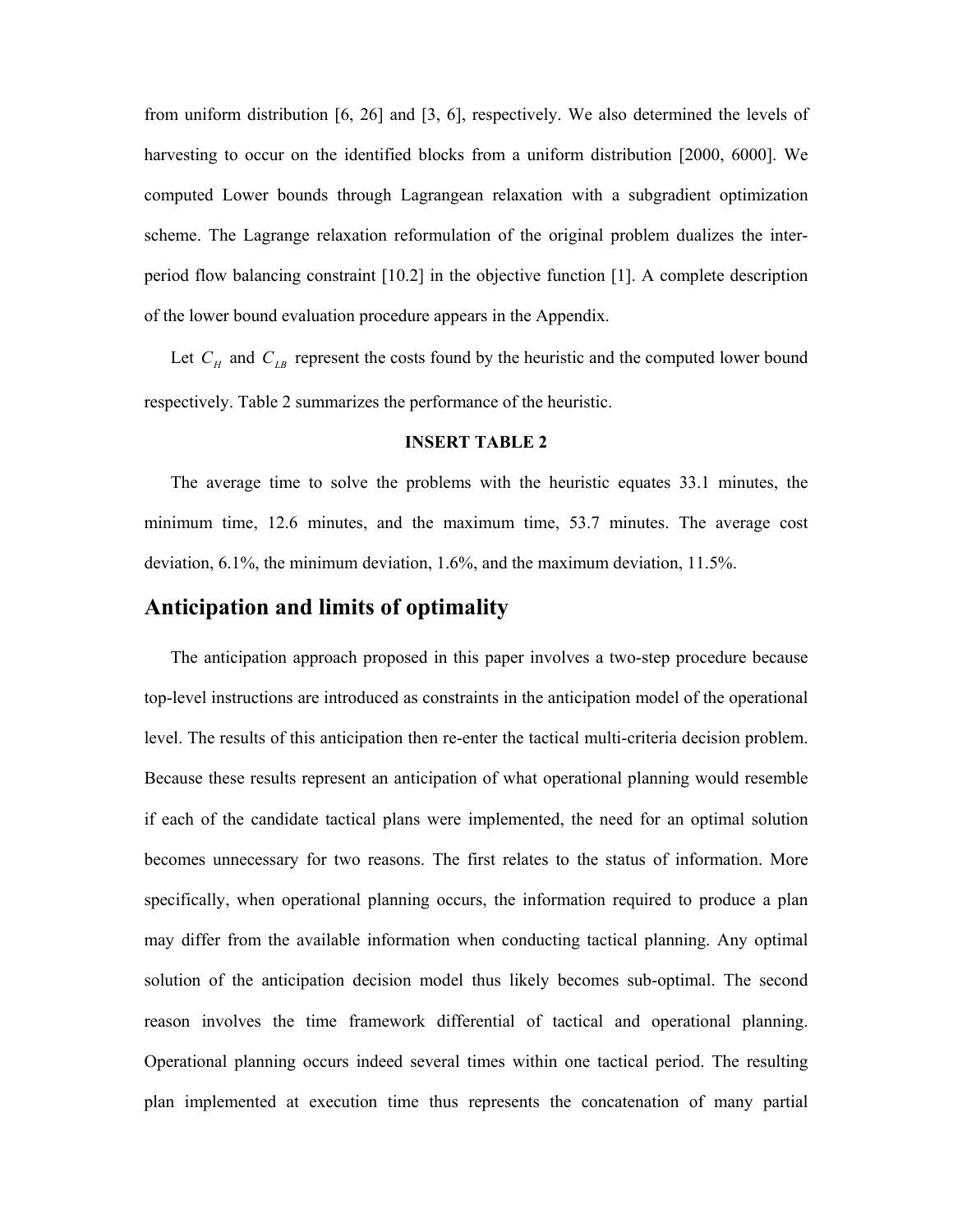operational plans (the first periods between two planning cycles). Consequently, even the optimal solution of the anticipation model would not fully represent the operational planning dynamics with its ability to recover from perturbations. This becomes even more complicated when the operational planning horizon covers more than one tactical planning cycle (i.e., periods) for which tactical decisions have not yet been made. Figure 6 illustrates the interactions and time framework differential of these planning levels.

#### **INSERT FIGURE 6**

Consequently, in the context of hierarchical planning with anticipation, the search for an optimal anticipation decision seems rather irrelevant. It seems more important to consider the anticipation not as an optimization problem but rather as an information gathering process to help evaluate how decisions that are taken at one level impact lower levels' ability to reach the set production targets. Although proven useful in the solution approach proposed in this paper, it raises other questions such as how to evaluate the level of quality of an anticipation and how to improve this quality over time.

### **Conclusion**

Wood procurement planning remains by nature a complex process. HPP is known for reducing problem complexity by partitioning the problem into sub-problems that are solved in a sequential manner. Such approach can lead to sub-optimality, inconsistencies and even to infeasibility. We have seen how Schneeweiss' modeling framework, making use of anticipation, can operate in the context of tactical wood procurement planning in order to lessen the shortcomings of HPP while respecting the distributed nature of the planning problem. Indeed, this approach provides the flexibility needed to include several key decisions taken at one level but having the potential to greatly influence a plan at a different level. We present a multi-dimension modeling approach employing tactical harvest planning with preemption and operational sequencing and equipment transportation. The approach can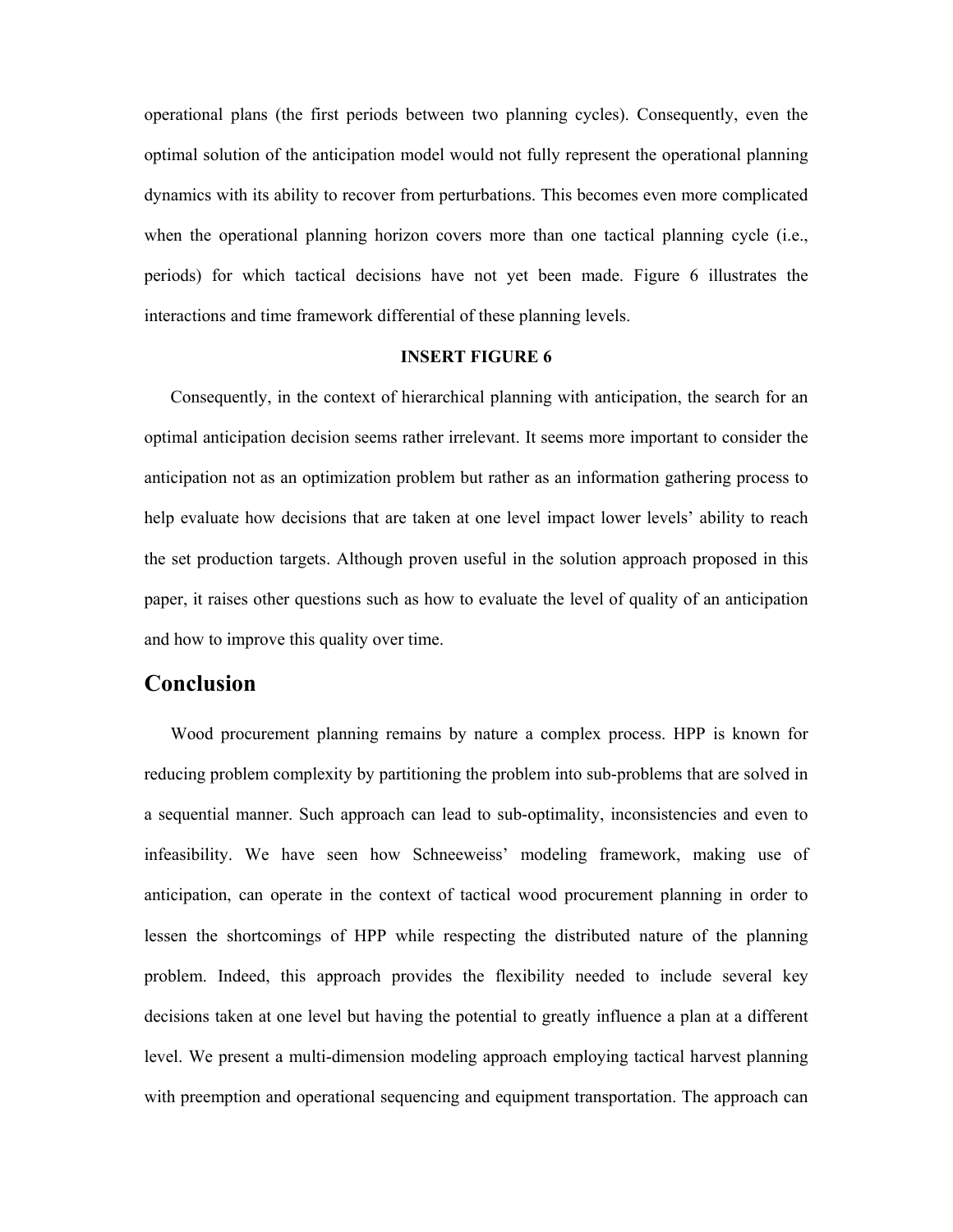also serve to anticipate other operational features. The approach can be used advantageously in planning at higher levels incorporating a broad range of problems.

A firm's sequencing and equipment transportation cost-anticipation problem has been presented as a mixed-integer model. This anticipation model is not intended for the actual planning of operational activities. We anticipated part of the operational level in order to gather information relevant to the decision-maker at a tactical level. This information reveals its value in a tactical planning process in the evaluation of the impact of tactical decisions on the operational level.

The sequencing and equipment transportation cost-anticipation model remains solvable with a commercial solver if considering a limited number of periods. In view of the difficulty and the relevance of finding the optimal solution to this problem, we have also tested a heuristic solution procedure based on time decomposition. The performance of the heuristic solution procedure has been evaluated by comparisons with computed lower bounds obtained through Lagrangean relaxation. The computational results show that the total equipment transportation cost averages 6.1% above the lower bound.

The search for an optimal anticipation decision seems rather irrelevant in the light of limitations imposed by the information asymmetry and the asynchronous planning in the various planning levels. To lessen the shortcomings resulting from the information asymmetry, uncertainty could be accounted for in the anticipated operational model instead of using the presented deterministic approach. Simulating the implementation of each candidate tactical plan over a determined number of uncertain operational scenarios could provide more valuable information to the decision-maker seeking to select a candidate tactical plan for implementation.

## **Acknowledgements**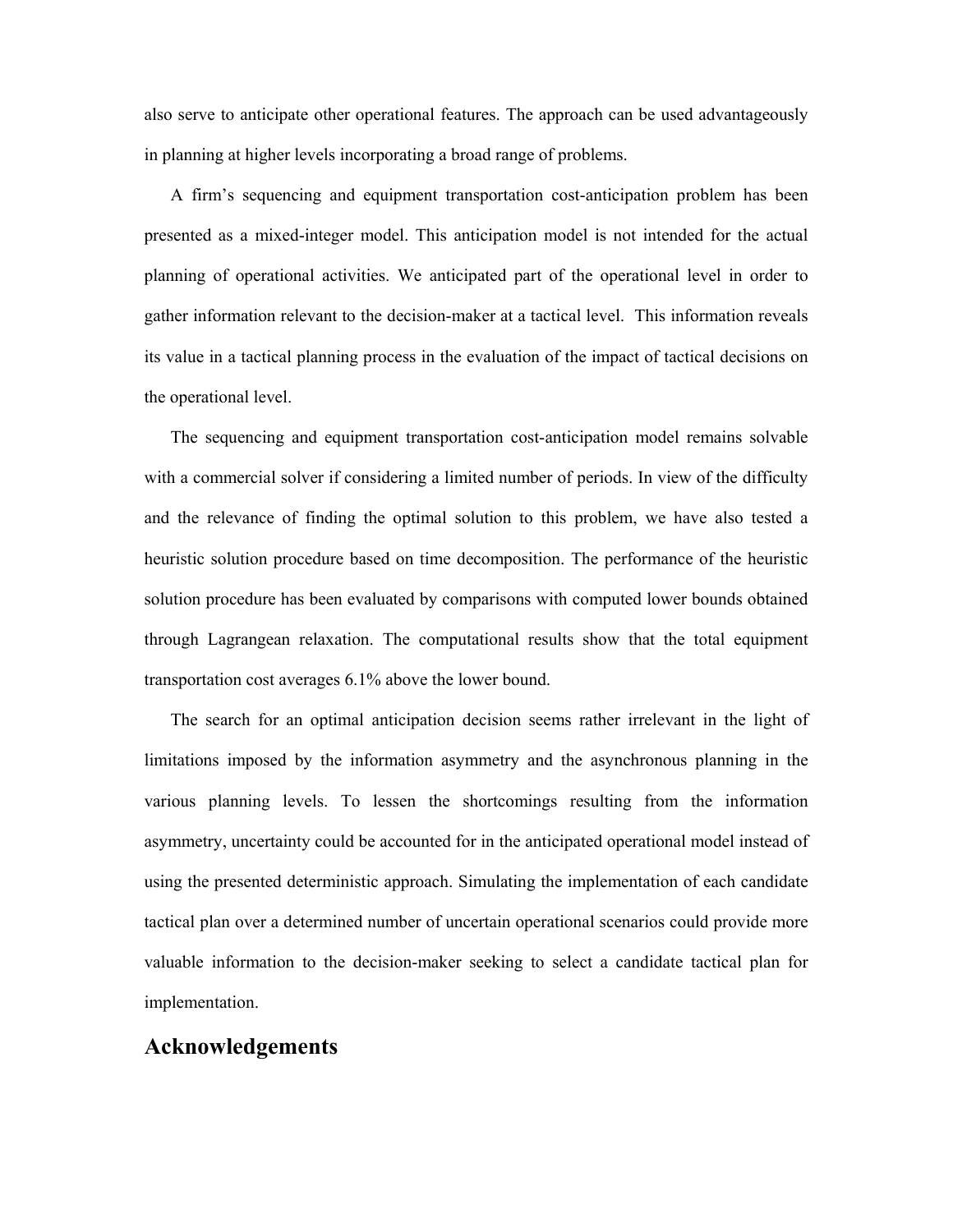This work was funded by the Research Consortium in E-Business in the Forest Products Industry (FOR@C) and supported by the Interuniversity Research Center on Enterprise Networks, Logistics and Transportation (CIRRELT).

## **References**

Bare, B., Field, R. 1986. An evaluation of FORPLAN from an operations research perspective. Presented at the symp. FORPLAN: An evaluation of a Forest Planning Tool. GTR RM-140. In: Weintraub, A., Cholaky, A. 1991. A hierarchical Approach to Forest Planning. Forest Science, **37(2)**:439-460.

Beaudoin, D., LeBel, L, Frayret, J.-M. Tactical supply chain planning in the forest products industry through optimisation and scenario-based analysis. *in press*, Canadian Journal of Forest Research.

Beaudoin, D., Frayret, J.-M., LeBel L.G., 2005. Harvest block sequencing and equipment transportation synchronization, *Centre CENTOR, Université Laval*, Document de travail DT-2005-JMF-7

Bitran, G.R., Tirupati, D. 1993. Hierarchical Production Planning. In: Zoryk-Schalla, A.J. 2001. Modeling of Decision Making Processes in Supply Chain Planning Software: a theoretical and empirical assessment of i2 TradeMatrix. Ph.D. Thesis, Eindhoven University Press.

Boyland, M. 2003. Hierarchical Planning in Forestry. ATLAS/SIMFOR Project Technical Report, 7p.

Cheng, T.C.E., Sin, C.C.S. 1990. A state of the art review of parallel machine scheduling research. European Journal of Operational Research. **47**:271-292.

Daust, D., and Nelson, J. 1993. Spatial reduction factors for strata-based harvest schedules. For. Sci. **39**:152-165.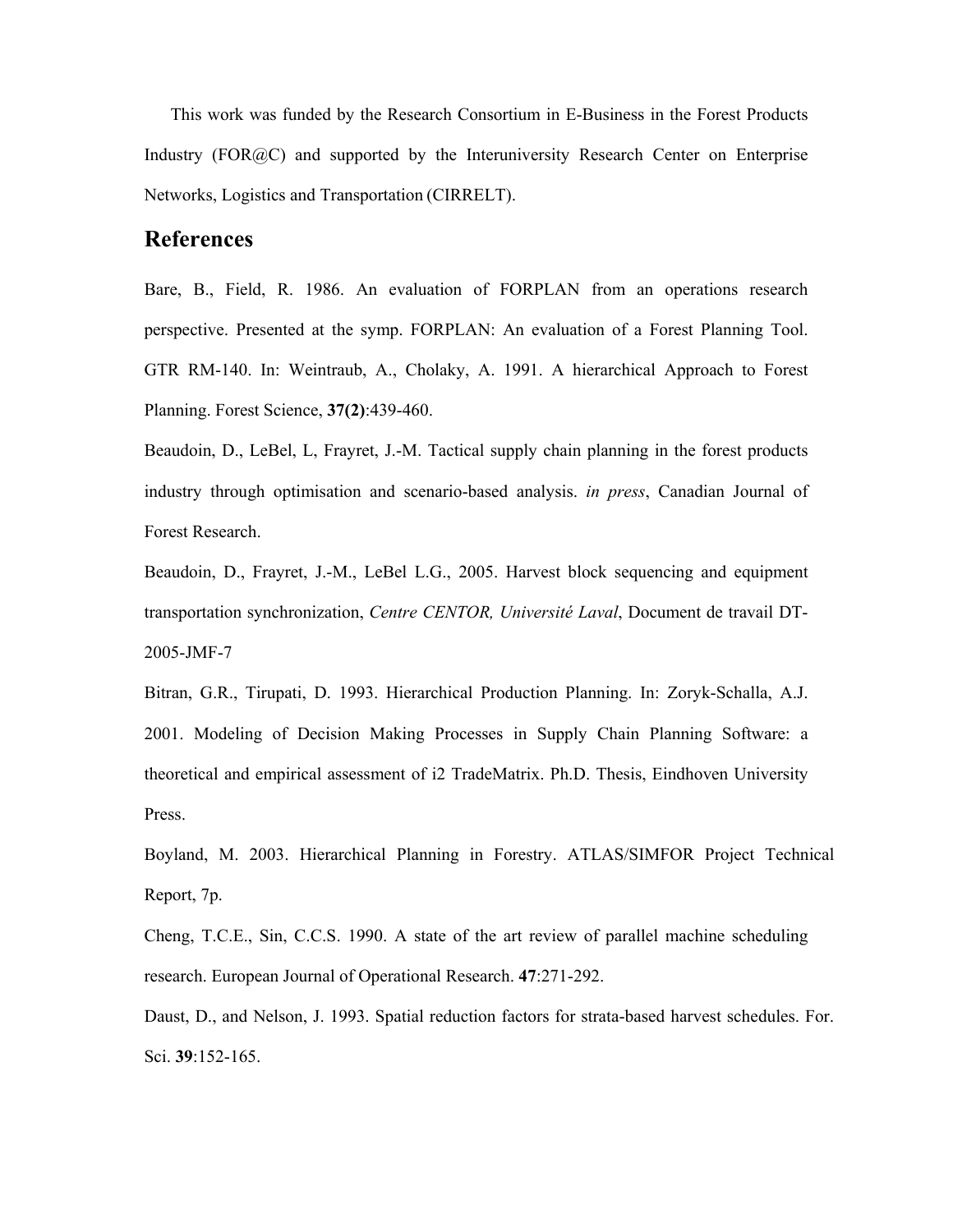Fisher, M.L. 1981. The Lagrangean Relaxation Method for Solving Integer Programming Problems. Management Science, **27**:1-18.

Gelders, L.F., Van Wassenhove, L.N. 1981. Production Planning: A Review. European Journal of Operational Research, 7:pp.101-110.

Gunn, E.A. 1996. Hierarchical Planning Processes in Forestry: A Stochastic Programming-Decision Analytic Perspective. In Proceedings: Hierarchical Approaches to Forest Management in Public and Private Organizations. Petawawa National Forestry Institute, Information Report PI-X-124, pp.85-97.

Haimes, Y.Y. 1982. Modelling of large-scale systems in a hierarchical-multiobjective framework, *In:* Studies in the Management Sciences and Systems, **7**: 1-7.

Hax, A.C., Meal, H.C. 1975. Hierarchical integration of production planning and scheduling,

In: Studies in the Management Sciences, M.A. Geisler ed., Logistics, North Holland – American Elsevier.

Hu, T.C. 1961. Parallel sequencing and assembly line problems. Operations Research. **9**:841- 948.

McNaughton, R. 1959. Scheduling with deadlines and loss functions. Management Sciences. **6**:1-12.

McNaughton, A., Rönnqvist, M., Ryan, D. 2000. A model which integrates strategic and tactical aspects of forest harvesting. M.J.D. Powell and Scholtes (Eds.), System Modelling and Optimization: Methods, Theory and Applications, Kluwer Academic Publishers. Pp.189- 207.

Meal, H.C. 1984. Putting Production Decisions Where They Belong. Harvard Business Review. **62(2)**:102-111.

Mokotoff, E. 2001. Parallel Machine Scheduling Problems: A Survey, Asia-Pacific Journal of Operational Research. **18**:193-242.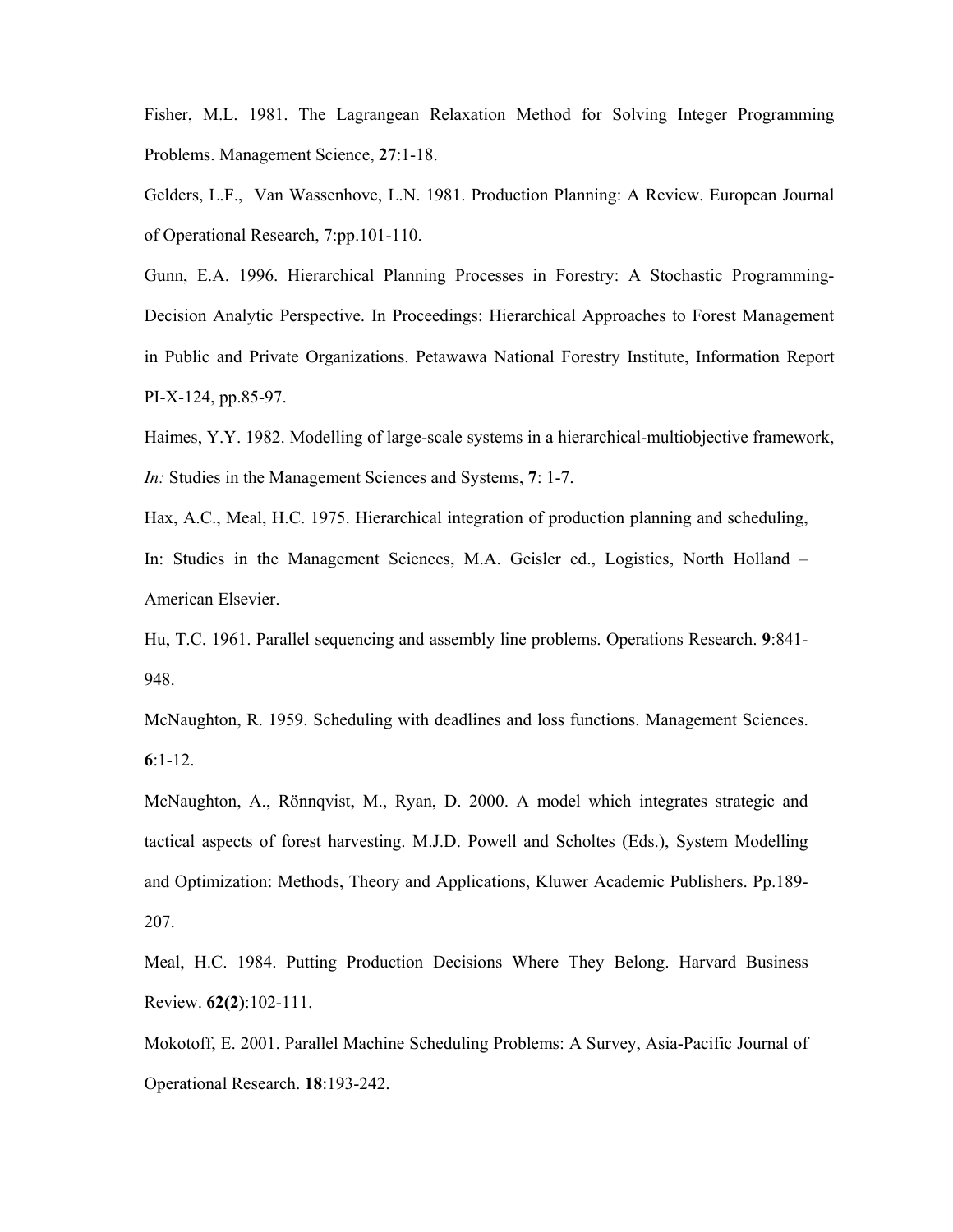Pinedo, M. 1995. Scheduling Theory, and Systems. Englewood Cliffs, NJ: Prentice Hall.

Schneeweiss, C. 1999. Hierarchies in Distributed Decision Making, Berlin, Springer.

Schneeweiss, C. 2003. Distributed Decision Making, 2<sup>nd</sup> Ed. Springer-Verlag Berlin, Germany. 528p.

Schneeweiss, C. and Zimmer, K. 2004. Hierarchical coordination mechanisms within the supply chain. European Journal of Operational Research, **153**: 687-703.

Weintraub, A., Davis, L. 1996. Hierarchical Planning in Forest Resource Management: Defining the Dimensions of the Subject Area. In Proceedings: Hierarchical Approaches to Forest Management in Public and Private Organizations. Petawawa National Forestry Institute, Information Report PI-X-124, pp.2-14.

Wu, D., Ierapetritou, G. 2003. Decomposition approaches for the efficient solution of shortterm scheduling problems. Computers and Chemical Engineering, **27**: 1261-1276.

Zoryk-Schalla, A.J. 2001. Modeling of Decision Making Processes in Supply Chain Planning Software: a theoretical and empirical assessment of i2 TradeMatrix. Ph.D. Thesis, Eindhoven University Press.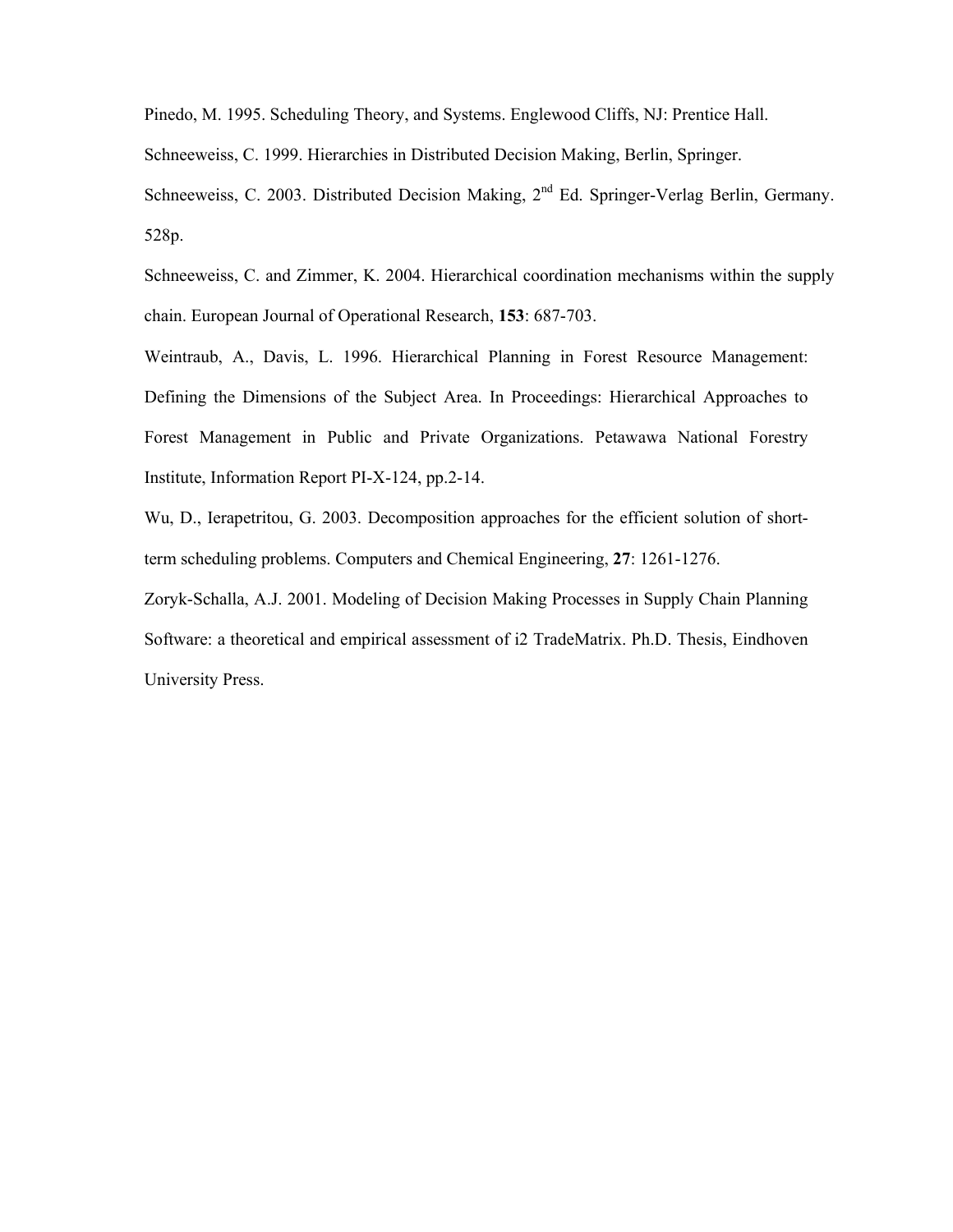## **Appendix**

Lagrangean relaxation consists in absorbing (dualizing) the bounding constraints into the objective function and in solving the resulting problem. In the Lagrange relaxation reformulation of the original problem, the inter-period flow balancing constraint [10.2] is dualized in the objective function [1] with dual multipliers  $\lambda_{ma}$  unrestricted in sign.

$$
[13] \quad \text{Min} \sum_{m \in M} \sum_{i \in I} \sum_{j \in I} \sum_{t \in T} \left( C_{mijt} \sum_{r \in R_i} y_{mijrt} \right) + \sum_{m \in M} \sum_{s \in I} \sum_{t=1}^{\widetilde{T}-1} \lambda_{mst} \left( \sum_{j \in I} y_{msj1(t+1)} - \sum_{i \in I} y_{mis\widetilde{R},t} \right)
$$

After rearranging the terms in the objective function, the Lagrange problem becomes:

$$
\begin{aligned}\n\text{Min} & \sum_{m \in M} \sum_{i \in I} \sum_{j \in I} \sum_{t \in T} \left( C_{mijt} \sum_{r \in R_t} y_{mijrt} \right) + \sum_{m \in M} \sum_{\varepsilon \in I} \sum_{t=2}^{\tilde{T}} \lambda_{m\varepsilon(t-1)} \left( \sum_{j \in I} y_{m\tilde{g}} \right) \\
& - \sum_{m \in M} \sum_{\varepsilon \in I} \sum_{t=1}^{\tilde{T}-1} \lambda_{m\varepsilon(t-1)} \left( \sum_{i \in I} y_{mi\tilde{\varepsilon} \tilde{R}_t} \right) \\
\text{s.t. } [2] - [10.1], [11] - [12].\n\end{aligned}
$$

The Lagrange problem decomposes into separate sub-problems for each period *t*: For *t=1*:

$$
[15] \quad \text{Min} \sum_{m \in M} \sum_{i \in I} \sum_{j \in I} \left( C_{mijt} \sum_{r \in R_i} y_{mijr1} \right) - \sum_{m \in M} \sum_{\varepsilon \in I} \lambda_{m\varepsilon 1} \left( \sum_{i \in I} y_{mi\varepsilon \widetilde{R}_i 1} \right)
$$
\n
$$
\text{s.t. } [2] - [10.1], [11] - [12].
$$

For  $1 < t < \widetilde{T}$ :

$$
\begin{aligned}\n\text{Min} & \sum_{m \in M} \sum_{i \in I} \sum_{j \in I} \left( C_{mijt} \sum_{r \in R_i} y_{mijrt} \right) + \sum_{m \in M} \sum_{\varepsilon \in I} \lambda_{m\varepsilon(t-1)} \left( \sum_{j \in I} y_{m\varsigma jtt} \right) \\
& - \sum_{m \in M} \sum_{\varepsilon \in I} \lambda_{m\varsigma t} \left( \sum_{i \in I} y_{mi\widetilde{R}_i t} \right)\n\end{aligned}
$$

s.t. [2]-[8], [10.1], [11]-[12].

For  $t = \widetilde{T}$ :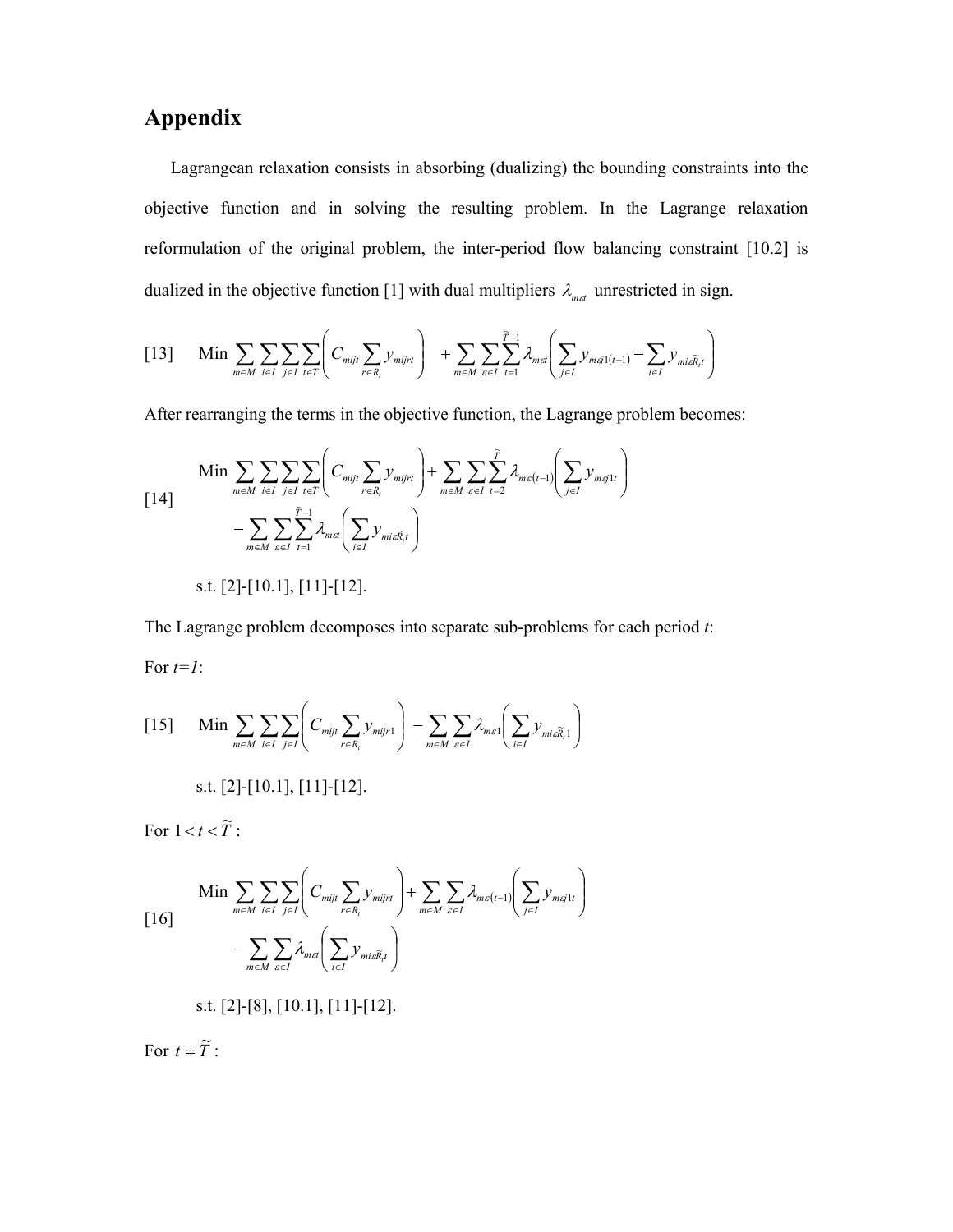$$
\begin{aligned}\n\text{[17]} \quad \text{Min} \quad & \sum_{m \in M} \sum_{i \in I} \sum_{j \in I} \left( C_{mij\widetilde{T}} \sum_{r \in R_{\widetilde{T}}} y_{mijr\widetilde{T}} \right) + \sum_{m \in M} \sum_{\varepsilon \in I} \lambda_{m\varepsilon(\widetilde{T}-1)} \left( \sum_{j \in I} y_{m\widetilde{T}} \right) \\
\text{s.t. [2] - [8], [10.1], [11] - [12].\n\end{aligned}
$$

The Lagrange problem is solved through several iterations and the Lagrange dual prices  $\lambda_{mct}$ are updated by a standard subgradient optimization scheme formulated in [18].

$$
[18] \qquad \lambda_{m\alpha}^{\phi+1} = \lambda_{m\alpha}^{\phi} + S^{\phi} \bigg( \sum_{j \in I} y_{m\varsigma j1(r+1)}^{\phi} - \sum_{i \in I} y_{m i \varsigma \widetilde{R}_{i} t}^{\phi} \bigg) \quad \forall m \in M, \forall \varepsilon \in I, \forall t < \widetilde{T}
$$

Let  $\lambda_{m\alpha}^{\phi}$  be the dual prices at iteration  $\Phi$  and let  $(x_{mjt}^{\phi}, y_{mijrt}^{\phi})$  be the optimal solution for the Lagrange problem at iteration *Φ*. The optimal objective value of [14] for the Lagrange problem at iteration  $\Phi$  is  $v(\lambda_{m\alpha}^{\phi})$ . In the calculation of the step size *S* (eq. [19]), UB is the best-known upper bound for the original problem [1]-[12] and  $\pi$  is initially set to two and is decreased whenever  $(x_{mji}^{\phi}, y_{mijrt}^{\phi})$  has failed to improve in a specified number of iterations. For further details on Lagrangean relaxation, we refer the reader to Fisher (1981).

$$
[19] \qquad S = \frac{\pi \big(UB - v\big(\mathcal{X}_{met}^{\phi}\big)\big)}{\sum_{m \in M} \sum_{\epsilon \in I} \sum_{t=1}^{\widetilde{T}-1} \bigg(\sum_{j \in I} y_{m(j1(t+1)}^{\phi} - \sum_{i \in I} y_{mi\epsilon \widetilde{R}_{i}t}^{\phi}\bigg)^2}
$$

For the calculation of the step size as defined by equation [19], UB to full size problems are provided by the heuristic and  $\pi$  is initially set to 2 and is decreased whenever no improvement occurred in the last 30 iterations. The stopping criterion for the subgradient optimization scheme was set to 200 iterations.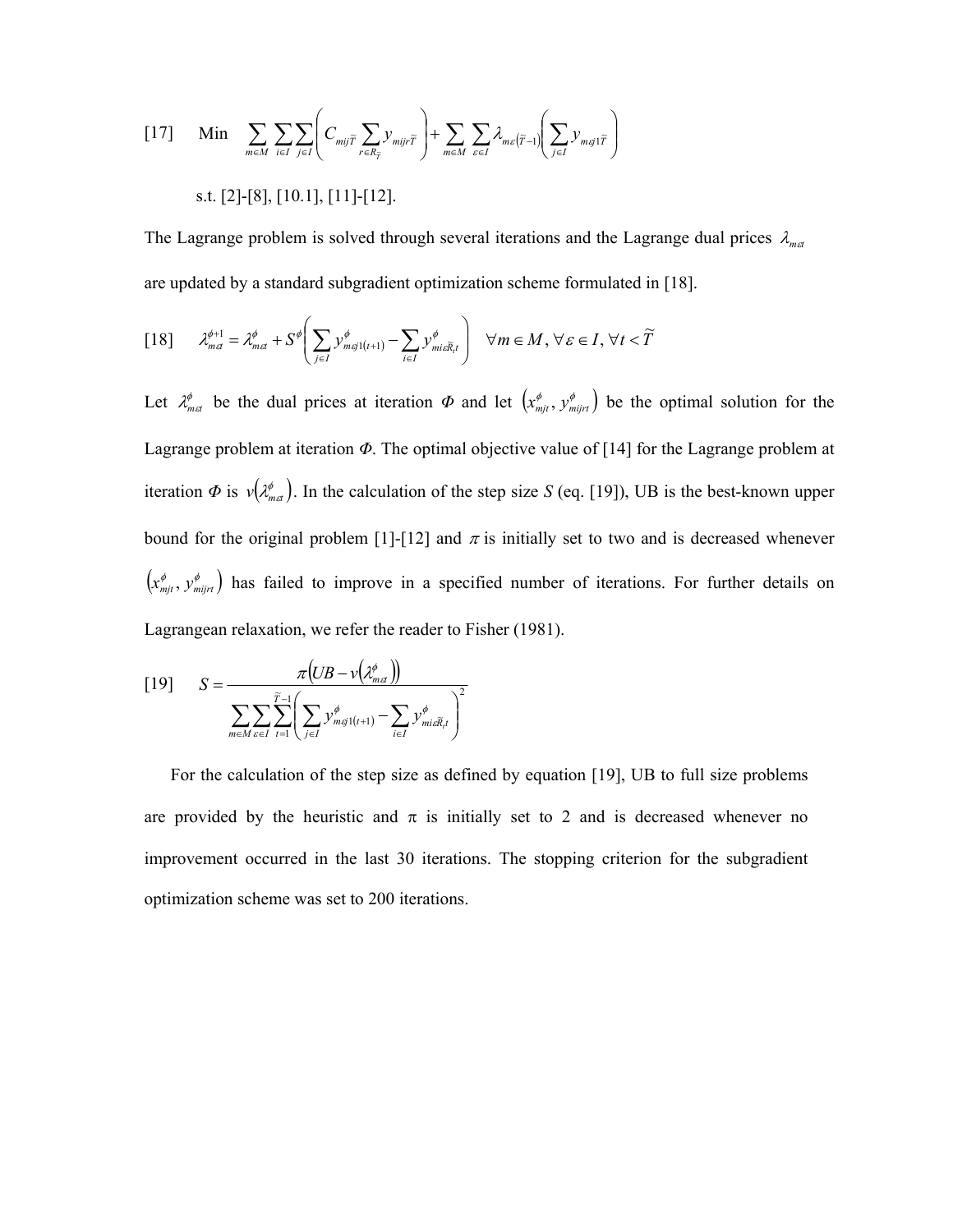Table 1 Performance of the heuristic solution procedure compared with the optimal solutions

**Min Max Mean Min Max Mean Min Max Mean** 0.0 4.8 1.8 0.1 6.0 3.3 1.4 240.0\* 89.7 Time required to find the  $\frac{(C_H - C_{MIP})/C_{MIP} * 100\%}{C_H - C_{MIP}}$  heuristic solution in minutes MIP in minutes Time required to to solve the MIP in minutes

found by branch and bound.

\*The time required to find the optimal solution exceeds the time limit of 4 hours set for solving the MIP by CPLEX.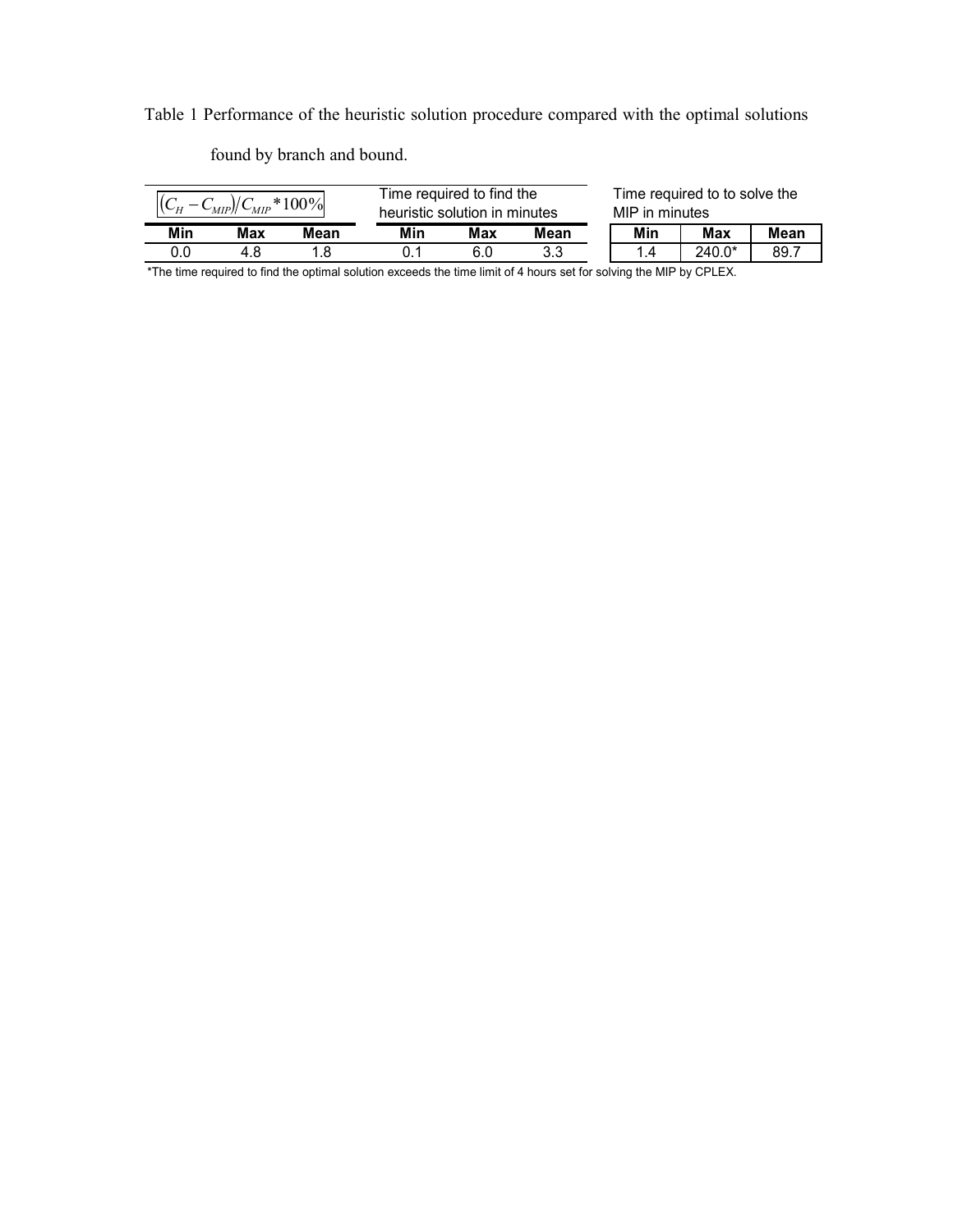Table 2 Performance of the heuristic solution procedure compared with computed lower bounds.

| $*100\%$ |            |      | Time required to find the<br>heuristic solution in minutes |     |      |
|----------|------------|------|------------------------------------------------------------|-----|------|
| Min      | <b>Max</b> | Mean | Min                                                        | Max | Mean |
|          | $\cdot$    |      |                                                            |     |      |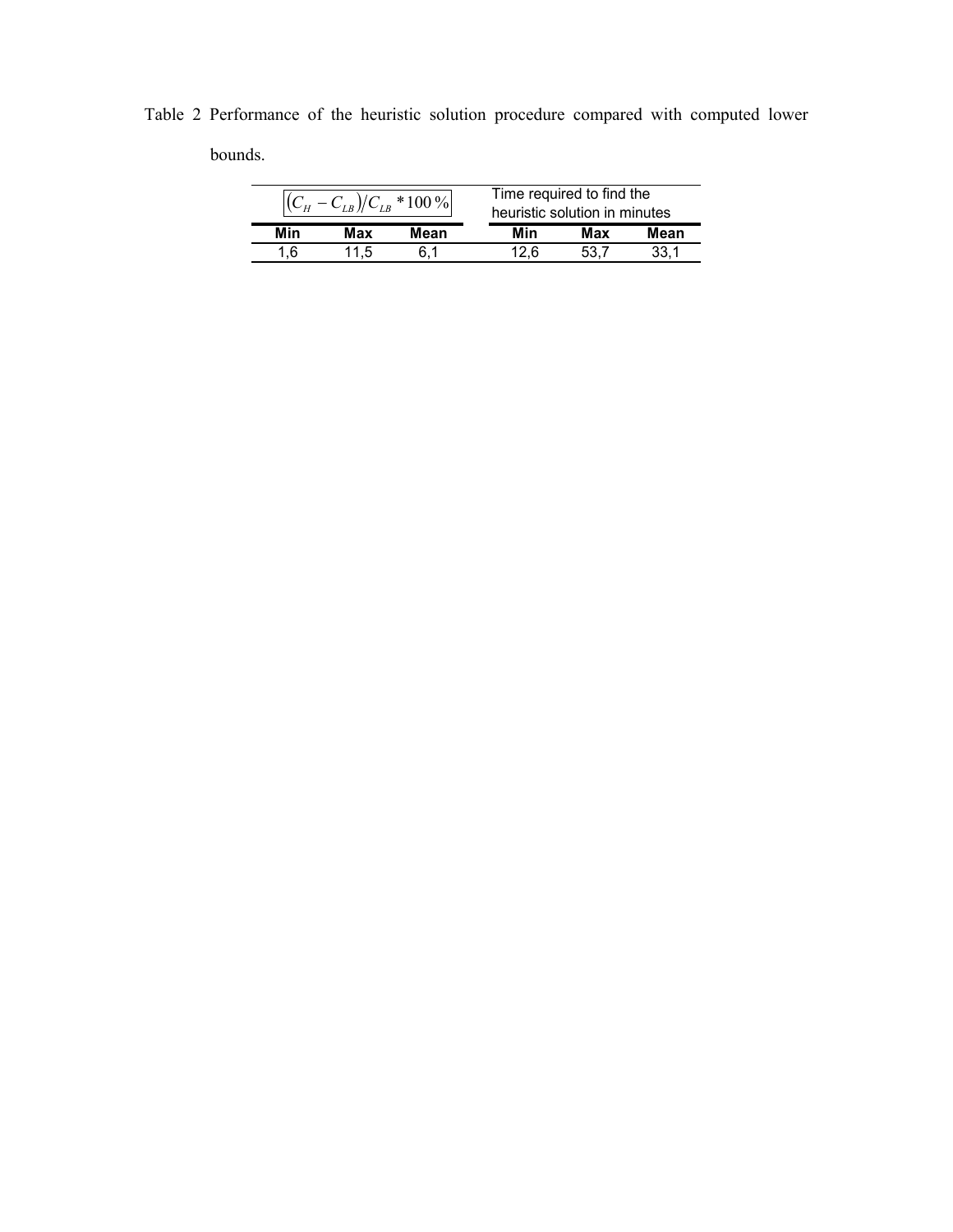**Figure 1 Tactical-Operational DDM system** 

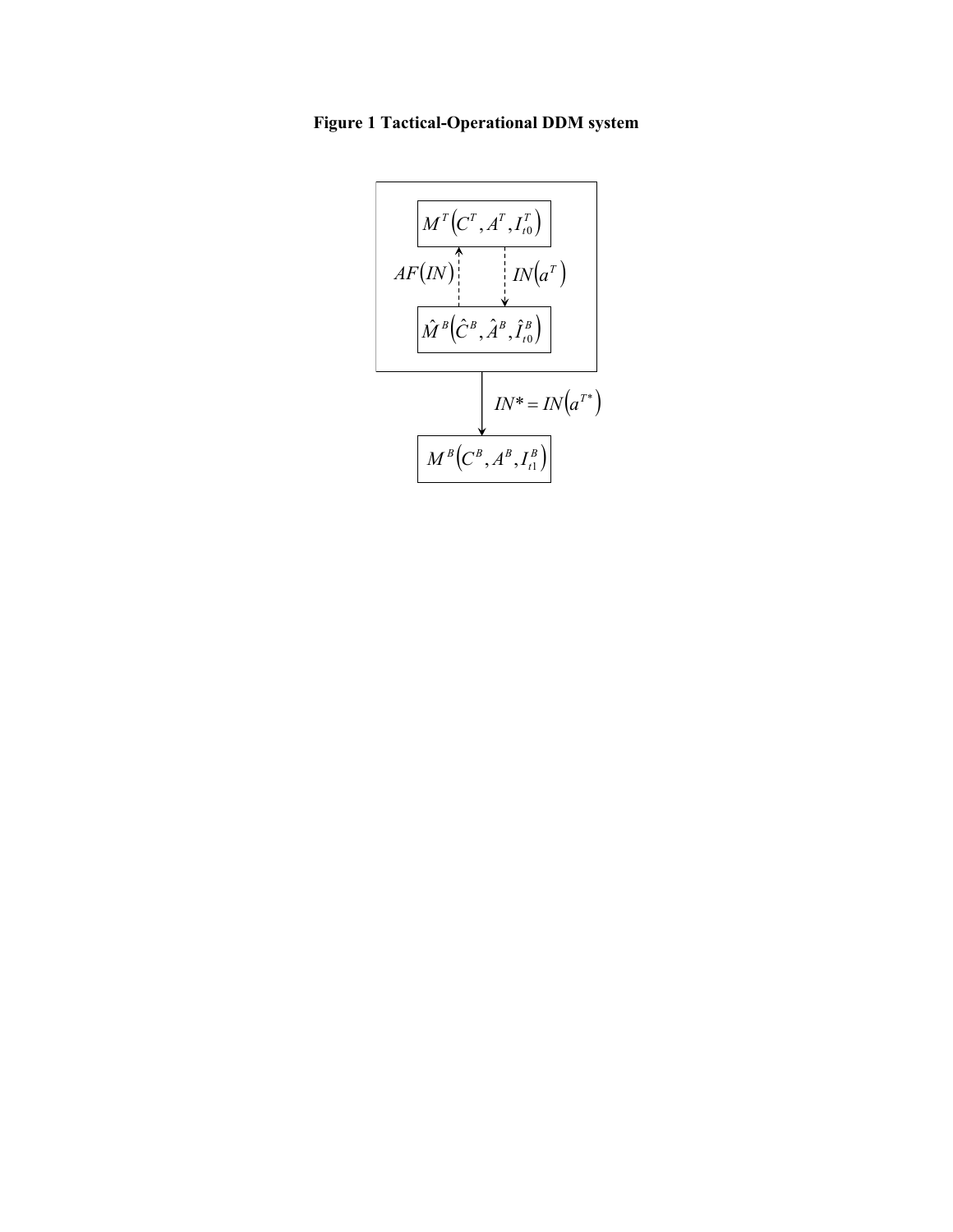## **Figure 2 Tactical planning process**

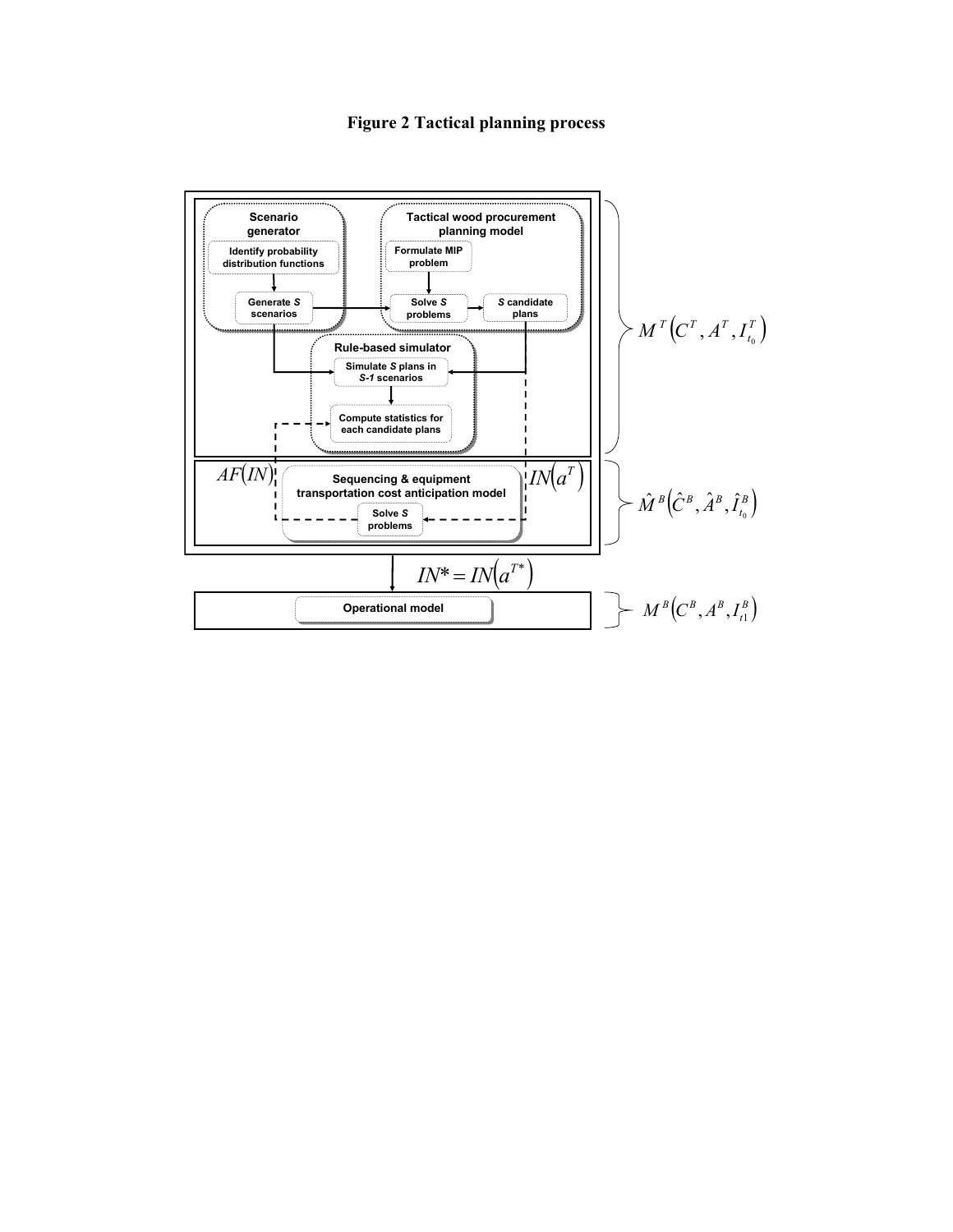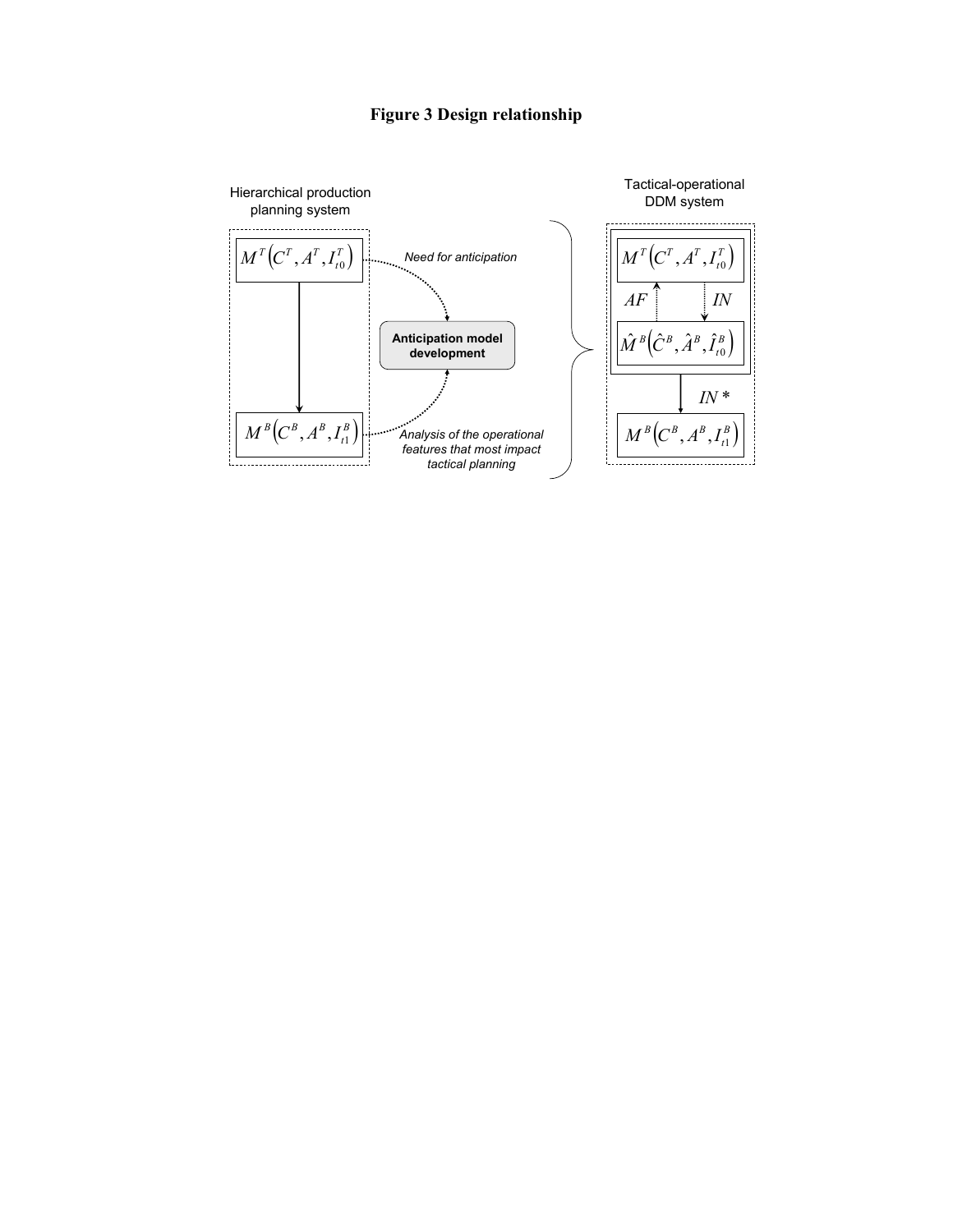## **Figure 4 Sequencing and equipment transportation problem**

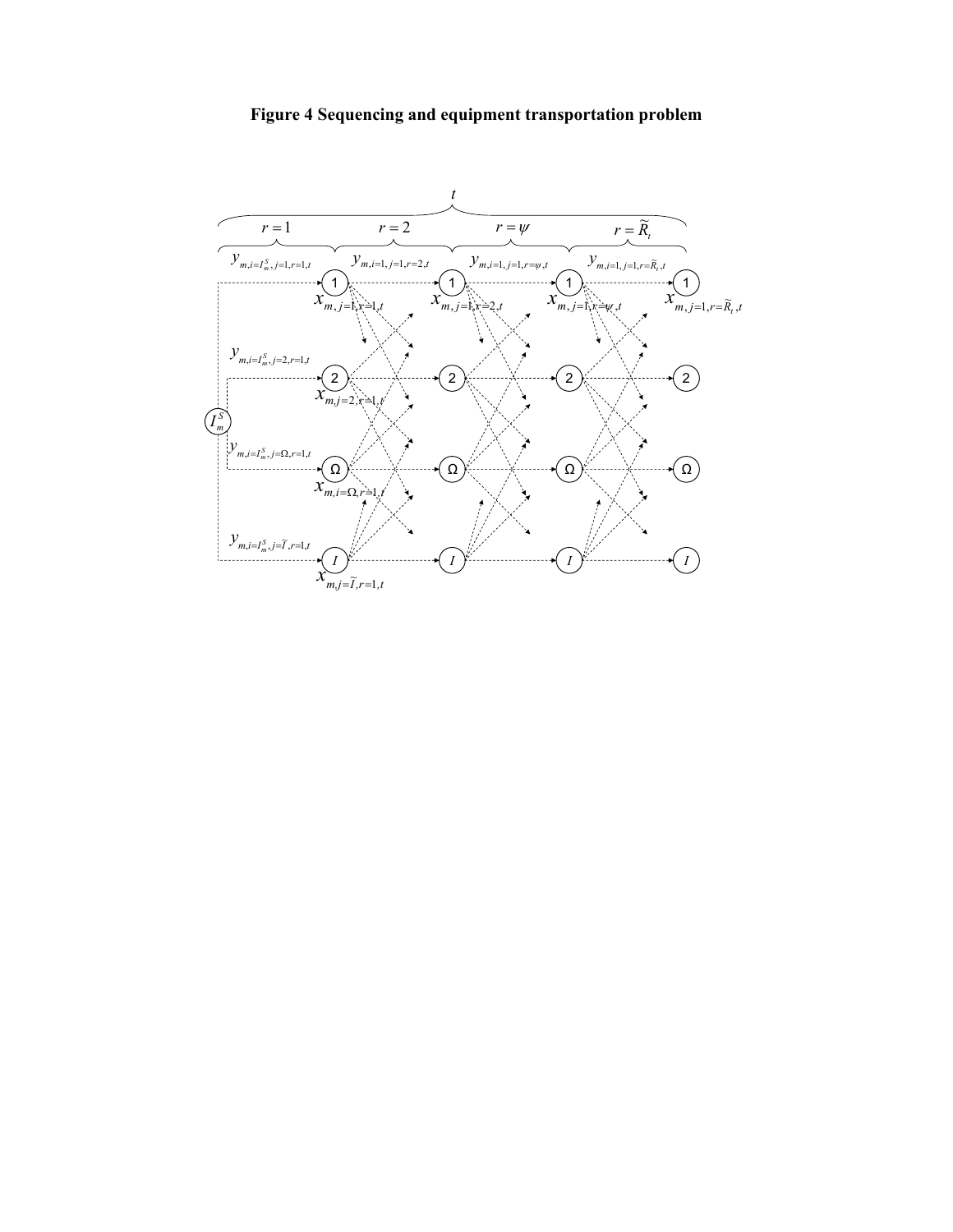## **Figure 5 Flow chart of the heuristic solution procedure**